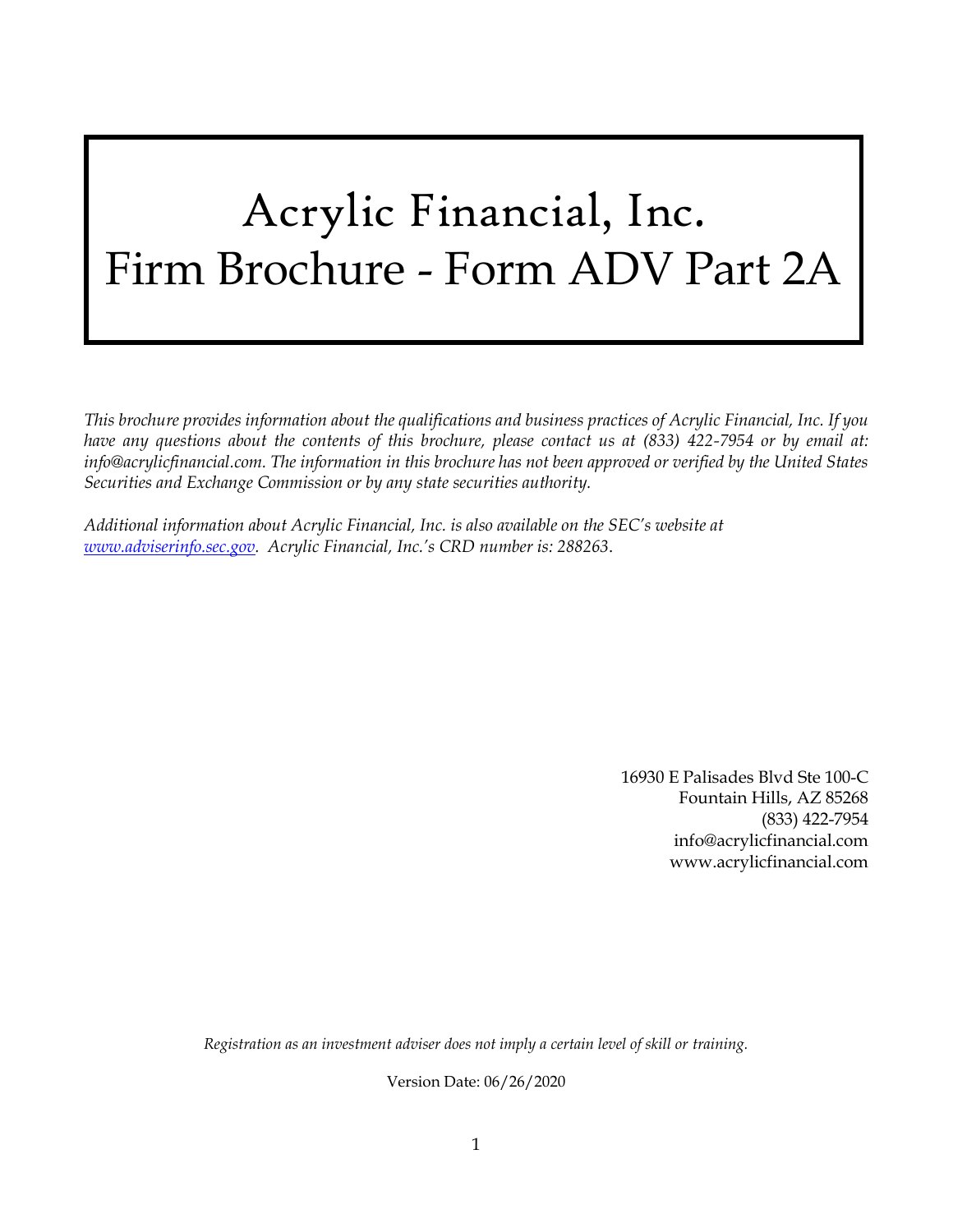# **Item 2: Material Changes**

<span id="page-1-0"></span>The material changes in this brochure from the last annual updating amendment of Acrylic Financial, Inc. on 01/16/2019 are described below. Material changes relate to Acrylic Financial, Inc.'s policies, practices or conflicts of interests.

- Acrylic Financial, Inc. has updated Item 10.A to disclose their arrangement with Brooklight Place Securities.
- Acrylic Financial, Inc. has updated Item 10.C to disclose Charles Truhlar and David Racich's additional outside business activities.
- Acrylic Financial, Inc has updated Item 5 to disclose they bill in arrears for Portfolio Management Services.
- Acrylic Financial, Inc has updated Item 8 to add Technical analysis.
- Acrylic Financial, Inc. has updated their disclosures in Item 10.C.
- Acrylic Financial, Inc. has updated brokerage practices (Item 12).
- Acrylic Financial, Inc. has updated Item 19 to include the required addendum for Kansas clients.
- Acrylic Financial, Inc. receives no research, product, or services other than execution from a broker-dealer or third-party in connection with client securities transactions ("soft dollar benefits"). (Item 12)
- Acrylic Financial, Inc. has updated their fee schedule. (Item 5)
- Acrylic Financial, Inc has added the custodian Broadridge Business Process Outsourcing, LLC (MSCS Financial Services, LLC) (Item 12).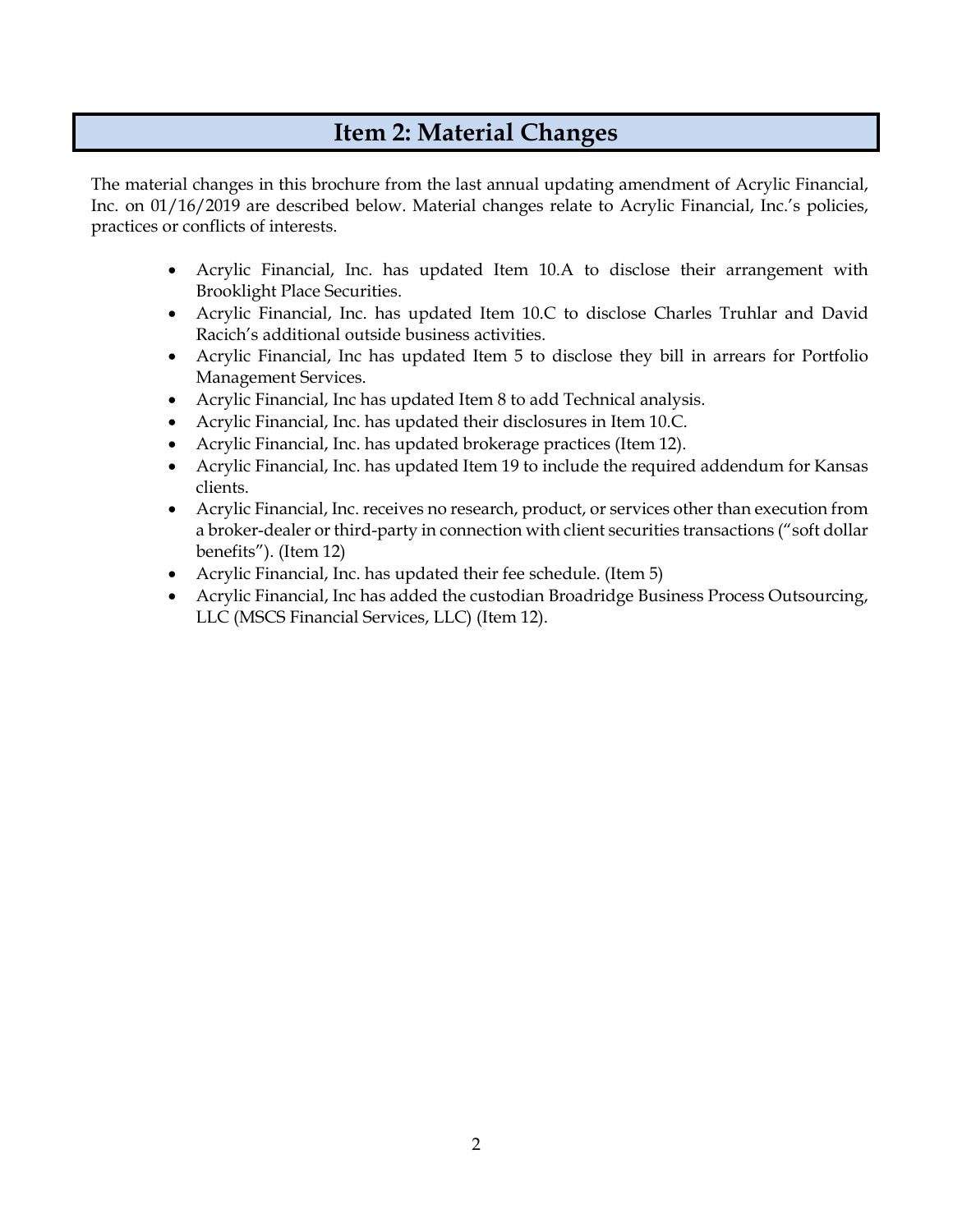# **Item 3: Table of Contents**

<span id="page-2-0"></span>

| Item 1: Cover Page                                                                                                            |                |
|-------------------------------------------------------------------------------------------------------------------------------|----------------|
| Item 2: Material Changes                                                                                                      | $\overline{2}$ |
| Item 3: Table of Contents                                                                                                     | 3              |
| Item 4: Advisory Business                                                                                                     | 6              |
| A. Description of the Advisory Firm                                                                                           | 6              |
| B. Types of Advisory Services                                                                                                 | 6              |
| C. Client Tailored Services and Client Imposed Restrictions                                                                   | 8              |
| D. Wrap Fee Programs                                                                                                          | 8              |
| E. Assets Under Management                                                                                                    | 8              |
| Item 5: Fees and Compensation                                                                                                 | 9              |
| A. Fee Schedule                                                                                                               | 9              |
| <b>B.</b> Payment of Fees                                                                                                     | 11             |
| C. Client Responsibility For Third Party Fees                                                                                 | 11             |
| D. Prepayment of Fees                                                                                                         | 11             |
| E. Outside Compensation For the Sale of Securities to Clients                                                                 | 12             |
| Item 6: Performance-Based Fees and Side-By-Side Management                                                                    | 12             |
| Item 7: Types of Clients                                                                                                      | 12             |
| Item 8: Methods of Analysis, Investment Strategies, & Risk of Loss                                                            | 13             |
| Methods of Analysis and Investment Strategies<br>А.                                                                           | 13             |
| Material Risks Involved<br><b>B.</b>                                                                                          | 13             |
| C.<br>Risks of Specific Securities Utilized                                                                                   | 14             |
| Item 9: Disciplinary Information                                                                                              | 16             |
| Criminal or Civil Actions<br>А.                                                                                               | 16             |
| <b>Administrative Proceedings</b><br><b>B.</b>                                                                                | 16             |
| Self-regulatory Organization (SRO) Proceedings<br>C.                                                                          | 16             |
| Item 10: Other Financial Industry Activities and Affiliations                                                                 | 16             |
| Registration as a Broker/Dealer or Broker/Dealer Representative<br>A.                                                         | 16             |
| Registration as a Futures Commission Merchant, Commodity Pool Operator, or a Commodity<br><b>B.</b><br><b>Trading Advisor</b> | 17             |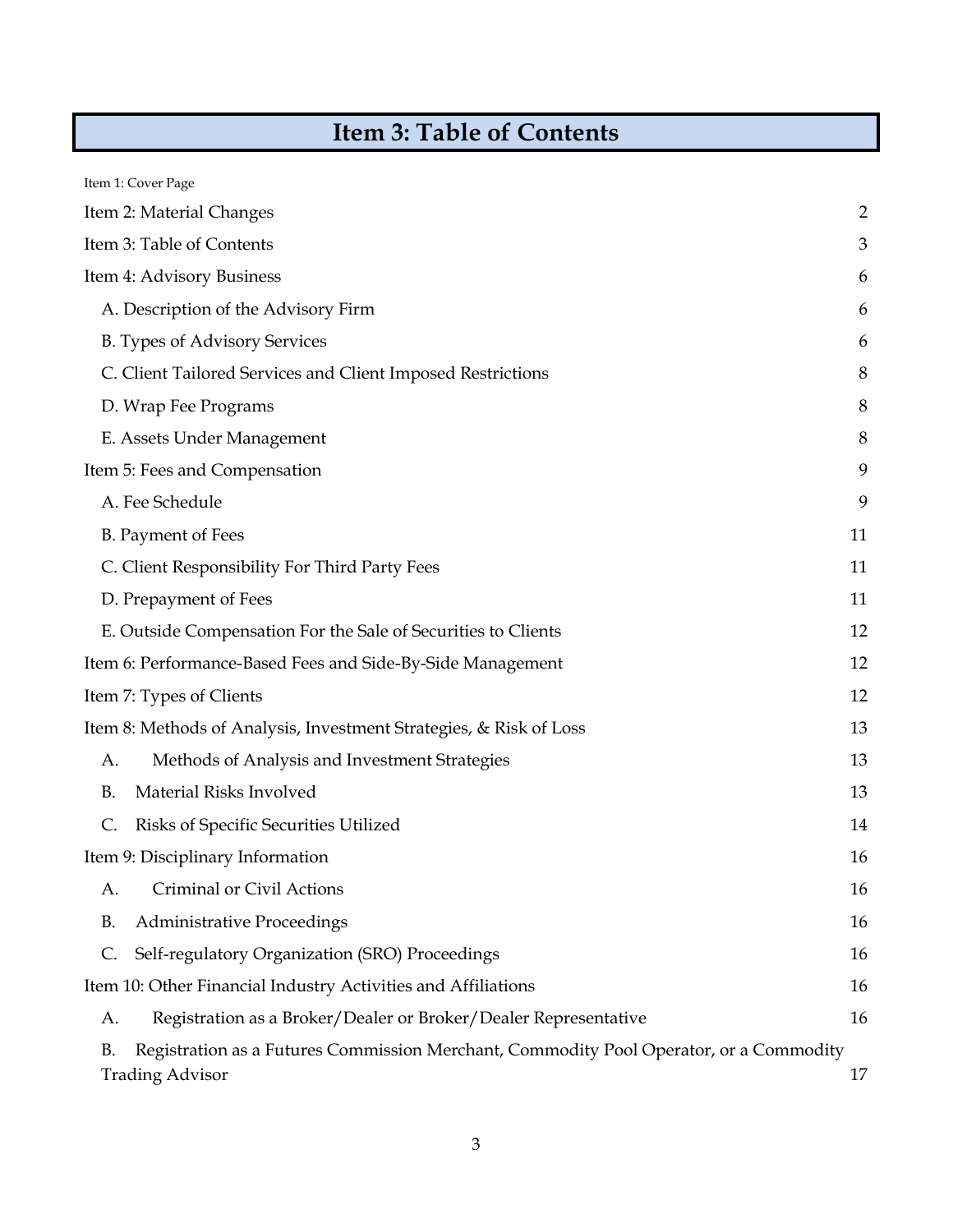| C.        | Registration Relationships Material to this Advisory Business and Possible Conflicts of Interests<br>17                      |    |
|-----------|------------------------------------------------------------------------------------------------------------------------------|----|
| D.        | Selection of Other Advisers or Managers and How This Adviser is Compensated for Those<br>Selections                          | 21 |
|           | Item 11: Code of Ethics, Participation or Interest in Client Transactions and Personal Trading                               | 21 |
| A.        | Code of Ethics                                                                                                               | 21 |
| <b>B.</b> | Recommendations Involving Material Financial Interests                                                                       | 22 |
| C.        | Investing Personal Money in the Same Securities as Clients                                                                   | 22 |
| D.        | Trading Securities At/Around the Same Time as Clients' Securities                                                            | 22 |
|           | Item 12: Brokerage Practices                                                                                                 | 23 |
| А.        | Factors Used to Select Custodians and/or Broker/Dealers                                                                      | 23 |
|           | Research and Other Soft-Dollar Benefits<br>1.                                                                                | 23 |
|           | 2.<br><b>Brokerage for Client Referrals</b>                                                                                  | 23 |
|           | 3.<br>Clients Directing Which Broker/Dealer/Custodian to Use                                                                 | 23 |
| <b>B.</b> | Aggregating (Block) Trading for Multiple Client Accounts                                                                     | 23 |
|           | Item 13: Review of Accounts                                                                                                  | 24 |
| A.        | Frequency and Nature of Periodic Reviews and Who Makes Those Reviews                                                         | 24 |
| <b>B.</b> | Factors That Will Trigger a Non-Periodic Review of Client Accounts                                                           | 24 |
| C.        | Content and Frequency of Regular Reports Provided to Clients                                                                 | 24 |
|           | Item 14: Client Referrals and Other Compensation                                                                             | 24 |
| A.        | Economic Benefits Provided by Third Parties for Advice Rendered to Clients (Includes Sales<br><b>Awards or Other Prizes)</b> | 24 |
|           | B. Compensation to Non - Advisory Personnel for Client Referrals                                                             | 25 |
|           | Item 15: Custody                                                                                                             | 25 |
|           | Item 16: Investment Discretion                                                                                               | 25 |
|           | Item 17: Voting Client Securities (Proxy Voting)                                                                             | 25 |
|           | Item 18: Financial Information                                                                                               | 26 |
| A.        | <b>Balance Sheet</b>                                                                                                         | 26 |
| <b>B.</b> | Financial Conditions Reasonably Likely to Impair Ability to Meet Contractual Commitments to<br>Clients                       | 26 |
| C.        | Bankruptcy Petitions in Previous Ten Years                                                                                   | 26 |
|           | Item 19: Requirements For State Registered Advisers                                                                          | 26 |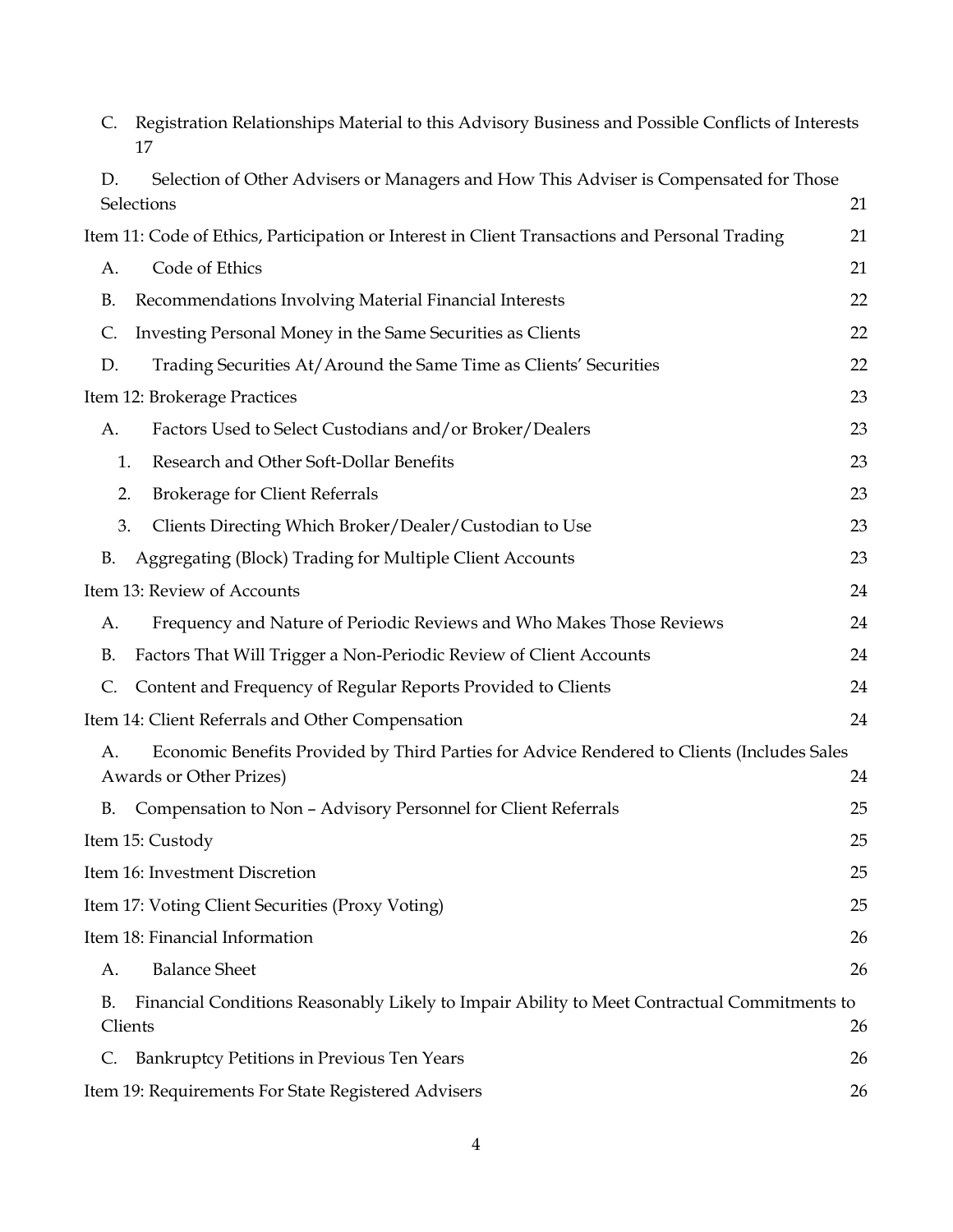| А. | Principal Executive Officers and Management Persons; Their Formal Education and Business       |    |  |  |
|----|------------------------------------------------------------------------------------------------|----|--|--|
|    | Background<br>26                                                                               |    |  |  |
|    | B. Other Businesses in Which This Advisory Firm or its Personnel are Engaged and Time Spent on |    |  |  |
|    | Those (If Any)<br>26                                                                           |    |  |  |
| C. | Calculation of Performance-Based Fees and Degree of Risk to Clients                            | 26 |  |  |
| D. | Material Disciplinary Disclosures for Management Persons of this Firm                          | 26 |  |  |
| Е. | Material Relationships That Management Persons Have With Issuers of Securities (If Any)        | 27 |  |  |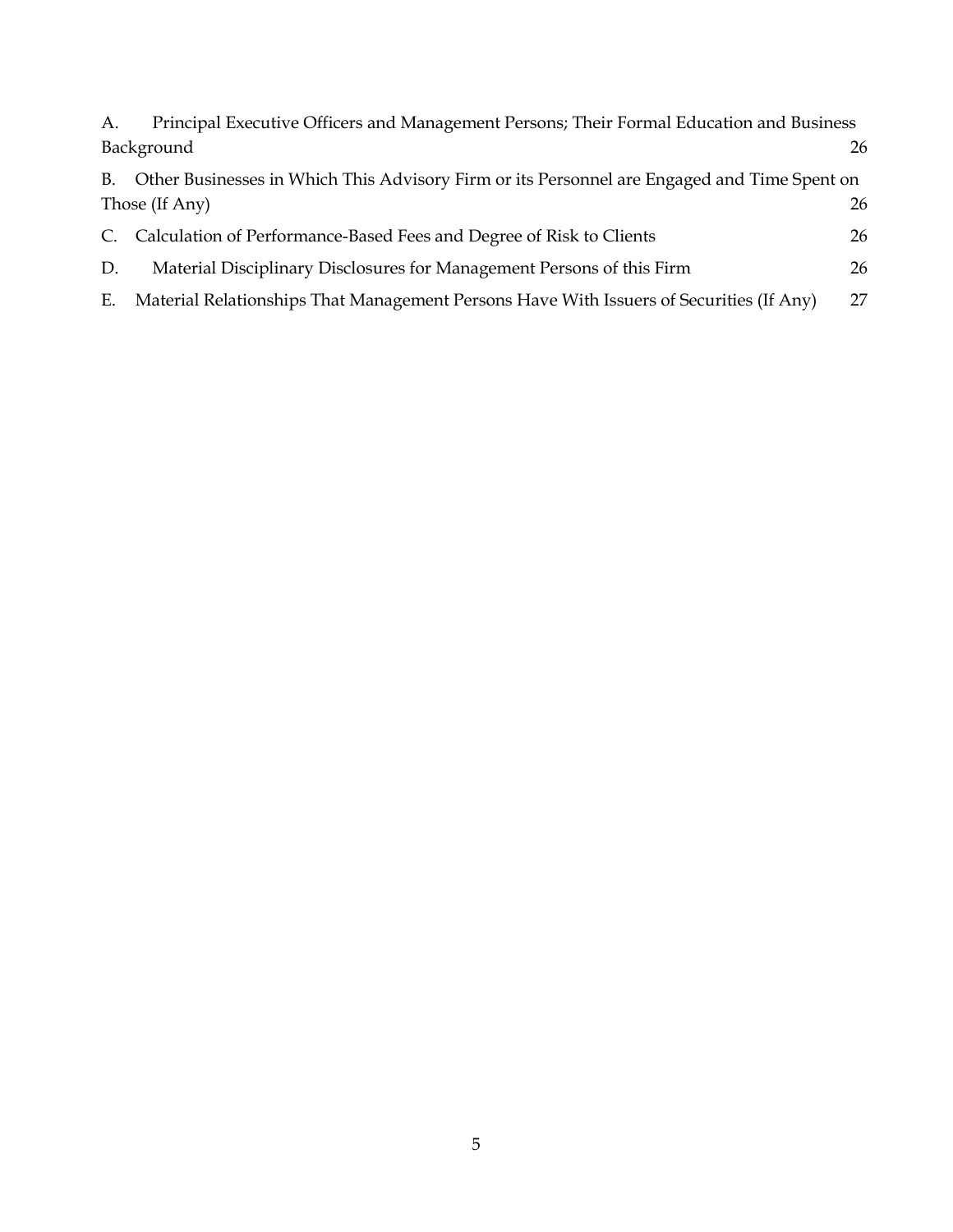# **Item 4: Advisory Business**

### <span id="page-5-1"></span><span id="page-5-0"></span>**A. Description of the Advisory Firm**

Acrylic Financial, Inc. (hereinafter "Acrylic") is a Corporation organized in the State of Arizona. The firm was formed in February 2017, and the principal owners are David Racich, Charles Anthony Truhlar and Ashley Megan Racich. Charles Anthony Truhlar will serve as designated principal for the firm in Illinois.

### <span id="page-5-2"></span>**B. Types of Advisory Services**

### *Portfolio Management Services*

Acrylic offers ongoing portfolio management services based on the individual goals, objectives, time horizon, and risk tolerance of each client. Acrylic creates an Investment Policy Statement for each client, which outlines the client's current situation (income, tax levels, and risk tolerance levels) and then constructs a plan to aid in the selection of a portfolio that matches each client's specific situation. Portfolio management services include, but are not limited to, the following:

- Investment strategy Personal investment policy
- 
- Asset allocation Asset selection
- - Risk tolerance Regular portfolio monitoring

Acrylic evaluates the current investments of each client with respect to their risk tolerance levels and time horizon. Acrylic will request discretionary authority from clients in order to select securities and execute transactions without permission from the client prior to each transaction. Risk tolerance levels are documented in the Investment Policy Statement, which is given to each client.

Acrylic seeks to provide that investment decisions are made in accordance with the fiduciary duties owed to its accounts and without consideration of Acrylic's economic, investment or other financial interests. To meet its fiduciary obligations, Acrylic attempts to avoid, among other things, investment or trading practices that systematically advantage or disadvantage certain client portfolios, and accordingly, Acrylic's policy is to seek fair and equitable allocation of investment opportunities/transactions among its clients to avoid favoring one client over another over time. It is Acrylic's policy to allocate investment opportunities and transactions it identifies as being appropriate and prudent among its clients on a fair and equitable basis over time.

Acrylic may direct clients to third-party investment advisers to manage all or a portion of the client's assets. Before selecting other advisers for clients, Acrylic will always ensure those other advisers are properly licensed or registered as an investment adviser. Acrylic conducts due diligence on any third-party investment adviser, which may involve one or more of the following: phone calls, meetings and review of the third-party adviser's performance and investment strategy. Acrylic then makes investments with a third-party investment adviser by referring the client to the third-party adviser. These investments may be allocated either through the third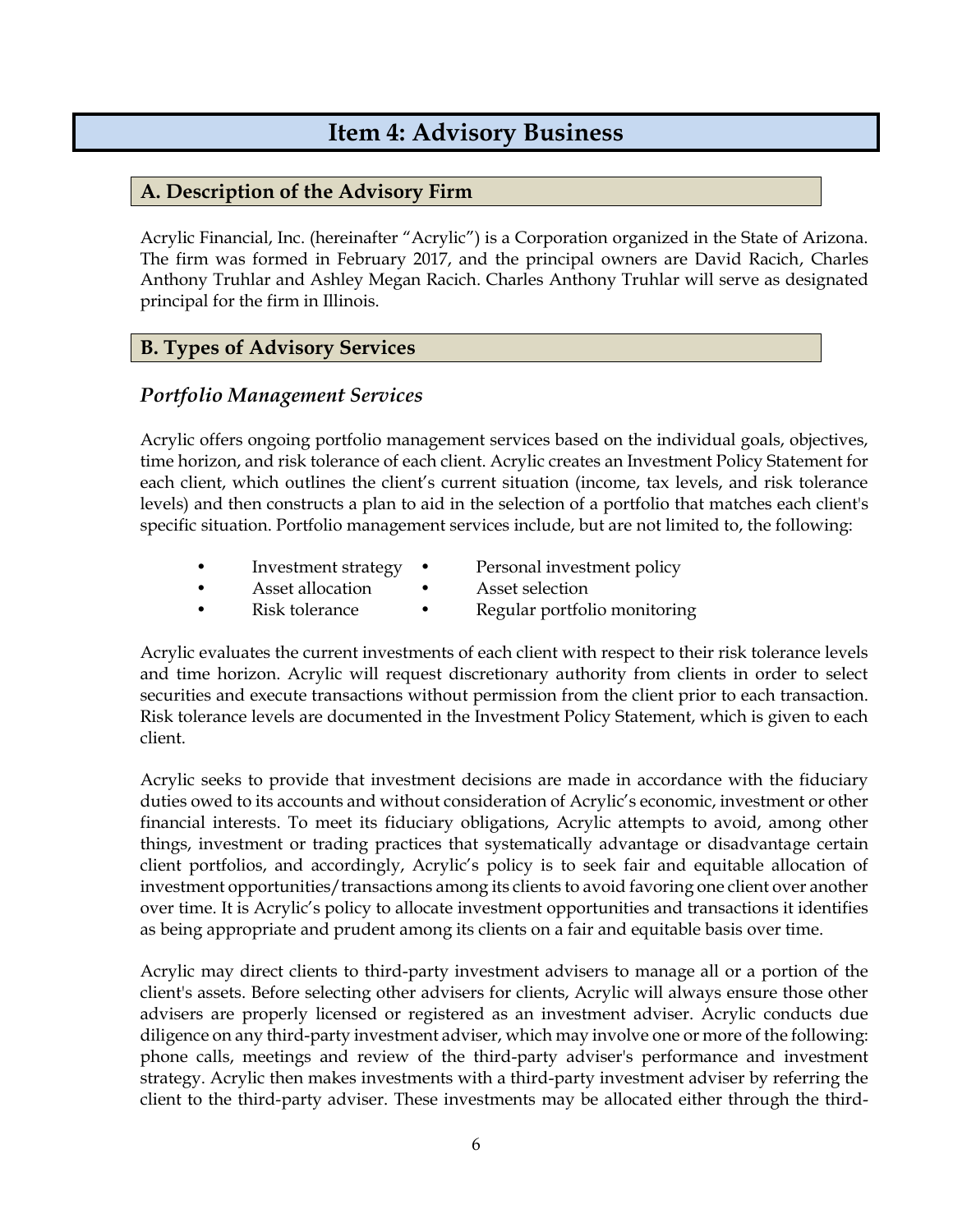party adviser's fund or through a separately managed account managed by such third party adviser on behalf of Acrylic's client. Acrylic may also allocate among one or more fund advisers. Acrylic will review the ongoing performance of the third-party adviser as a portion of the client's portfolio.

### *Subadvisor Services*

Acrylic may also act as a subadviser to advisers unaffiliated with Acrylic. These third-party advisers would outsource portfolio management services to Acrylic. This relationship will be memorialized in each contact between Acrylic and the third-party adviser.

### *Financial Planning*

Financial plans and financial planning may include but are not limited to: investment planning; insurance planning; tax planning & integration, retirement planning, education planning and debt/credit planning. It can take at least 1-10 hours to complete a financial plan, depending on the case details. Acrylic will not charge clients a fee for any hours worked on a financial plan that would exceed 10 hours.

**Investment Planning:** Creating an investing strategy to help the client meet long and short term goals, such as retirement or buying a house. By taking into account risk tolerance, diversification and asset allocation, investment plans are designed to help the client decide how much to invest in stocks, bonds, cash and real estate in order to maximize returns for the stated goals. May also assist in choosing amongst a broad range of investments available, including those inside a company sponsored retirement plan.

**Insurance Planning:** Insurance planning includes evaluating risks and determining the proper insurance coverage to mitigate those risks. The principal goal of insurance planning is to identify and analyze risk factors in life and seek proper coverage for those risks. All lines of insurance may or may not be included in any individual insurance planning agreement.

**Tax Planning & Integration:** Tax planning include timing of income, size, and timing of purchases, and planning for other expenditures. Also, the selection of investments and types of retirement plans must complement the tax filing status and deductions to create the best possible outcome. Tax efficiency of investments, income, deductions, and filing status are all considered.

**Retirement Planning:** Retirement planning includes determining [retirement](https://www.investopedia.com/terms/r/retirement.asp) income goals and the actions and decisions necessary to achieve those goals. Retirement planning includes identifying sources of income, estimating expenses, implementing a savings program and managing assets. Social Security planning is included in this offering. Future [cash flows](https://www.investopedia.com/terms/c/cashflow.asp) are estimated to determine if the retirement income goal will be achieved. Other non-financial aspects taken into consideration include lifestyle choices, where to live, when to completely quit working, etc.

**Education Planning:** Education planning includes financial considerations for higher education funding. Income, time horizon, geography, institution preference, are taken into consideration. Most appropriate investment vehicles are analyzed and recommended.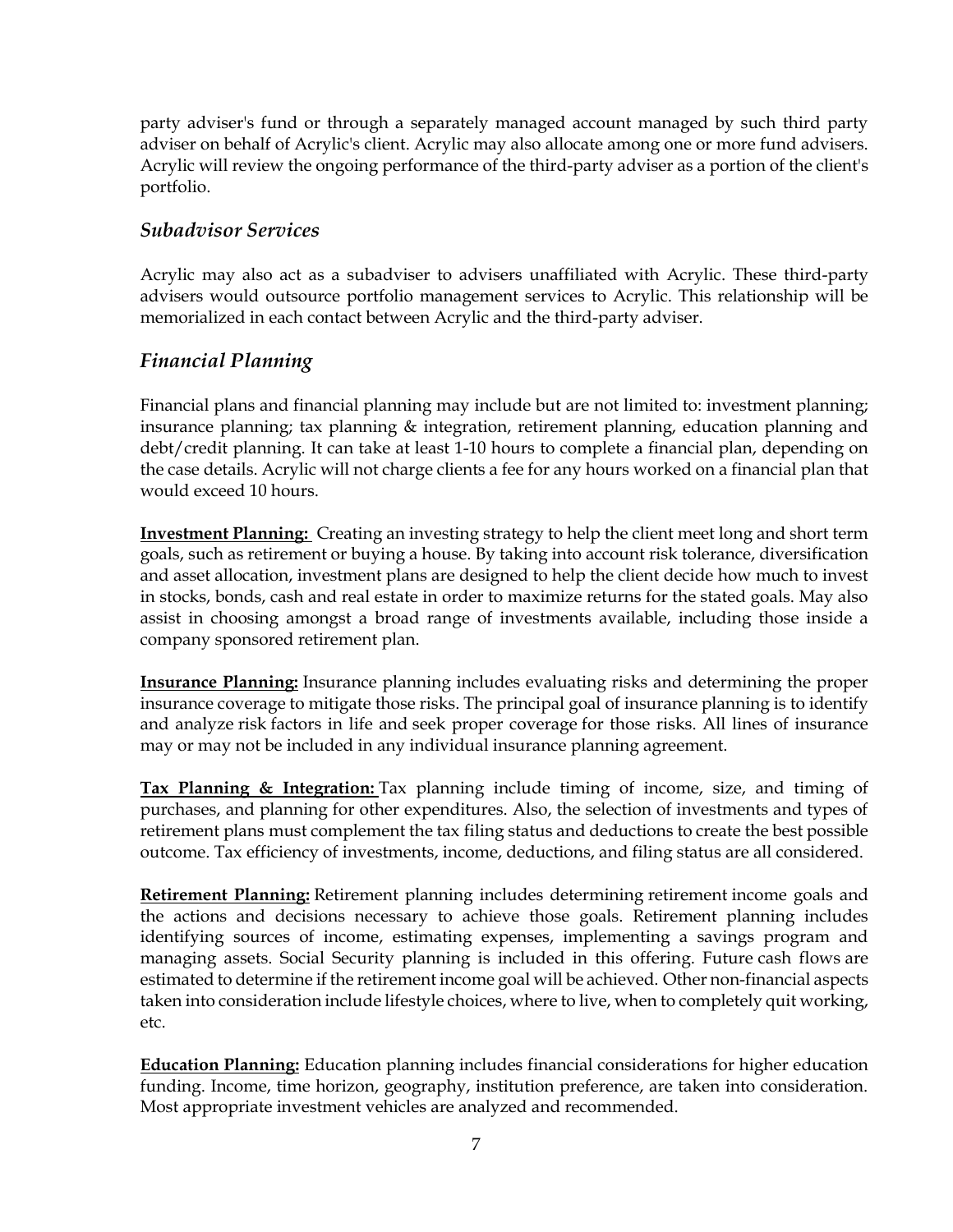**Debt/Credit Planning:** Debt/Credit planning includes establishing budgets, analyzing income and expenses, creating an income statement, analyzing debt vehicles, and making recommendations for efficiencies.

# *Services Limited to Specific Types of Investments*

Acrylic generally limits its investment advice to mutual funds, fixed income securities, real estate funds (including REITs), insurance products including annuities, equities, ETFs (including ETFs in the gold and precious metal sectors), treasury inflation protected/inflation linked bonds, commodities, non-U.S. securities and, although Acrylic primarily recommends ETF's. Acrylic may use other securities as well to help diversify a portfolio when applicable.

#### <span id="page-7-0"></span>**C. Client Tailored Services and Client Imposed Restrictions**

Acrylic will tailor a program for each individual client. This will include an interview session to get to know the client's specific needs and requirements as well as a plan that will be executed by Acrylic on behalf of the client. Acrylic may use model allocations together with a specific set of recommendations for each client based on their personal restrictions, needs, and targets. Clients may impose restrictions in investing in certain securities or types of securities in accordance with their values or beliefs.

We practice goal-oriented financial planning advice intended as a supplement to our portfolio management services. We may utilize third party planning software in the analysis and quantification of your current financial positions, as well as the analysis of your financial goals and objectives.

### <span id="page-7-1"></span>**D. Wrap Fee Programs**

A wrap fee program is an investment program where the investor pays one stated fee that includes management fees, transaction costs, and certain other administrative fees. Acrylic does not participate in wrap fee programs.

#### <span id="page-7-2"></span>**E. Assets Under Management**

Acrylic has the following assets under management:

| <b>Discretionary Amounts:</b> | <b>Non-discretionary Amounts:</b> | Date Calculated: |
|-------------------------------|-----------------------------------|------------------|
| \$10,950,586                  | \$0                               | December 2019    |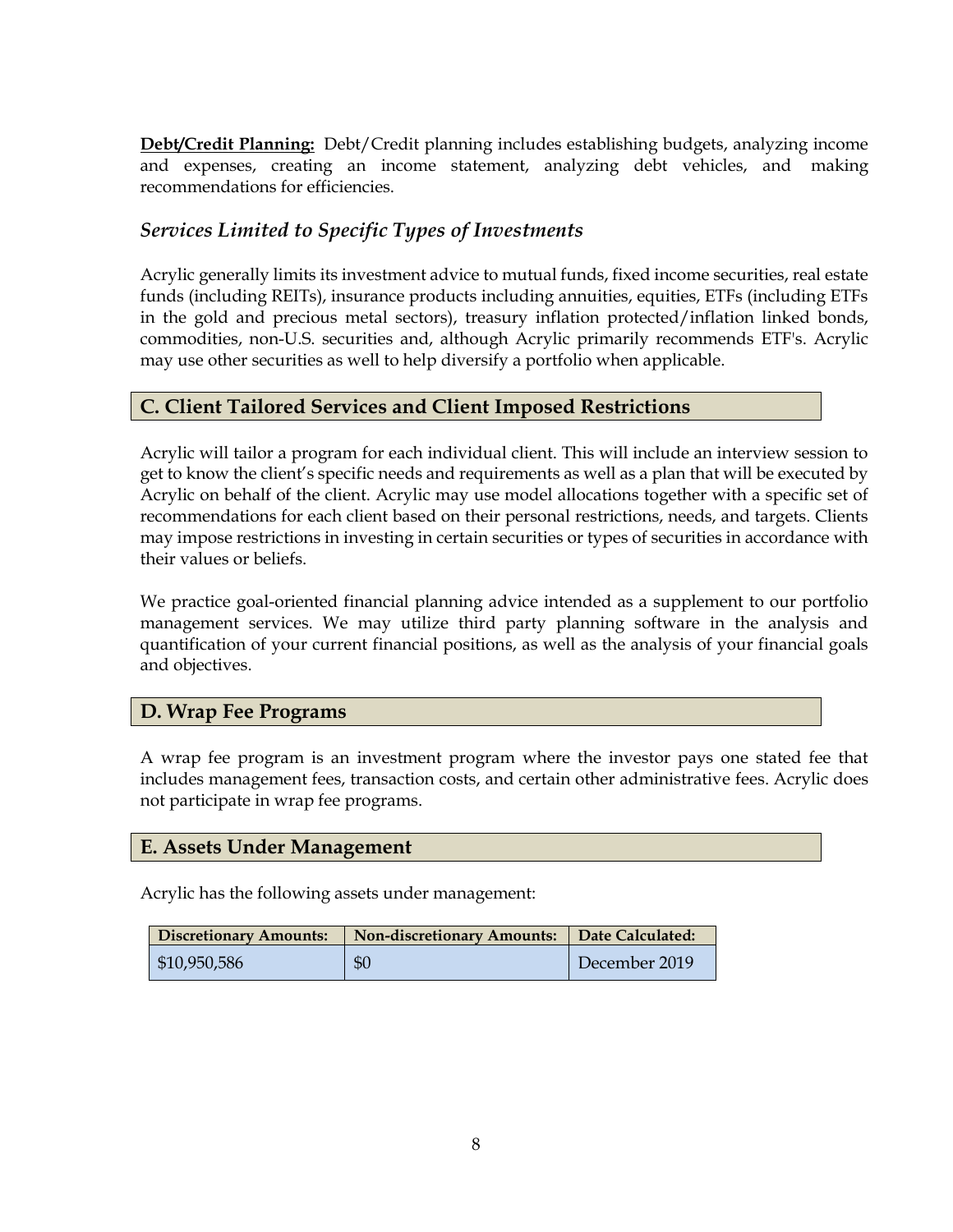# <span id="page-8-0"></span>**Item 5: Fees and Compensation**

## <span id="page-8-1"></span>**A. Fee Schedule**

## *Portfolio Management Fees*

| <b>Total Assets Under Management</b> | <b>Annual Fees</b> |
|--------------------------------------|--------------------|
| $$0 - $249,999$                      | 1.80%              |
| \$250,000 - \$999,999                | 1.75%              |
| \$1,000,000 & Above                  | 1.65%              |

Lower fees for comparable services may be available from other sources.

For new accounts, Acrylic will bill the pro-rated amount for the remainder of the initial month, based on the average daily balance in the billing period.

An average of the daily balance in the client's account throughout the billing period is used to determine the market value of the assets upon which the advisory fee is based. There is a \$50.00 first year setup fee per account established. This fee is deducted one time by the custodian directly from your account.

These fees are generally negotiable and the final fee schedule will be memorialized in the client's advisory agreement. Clients may terminate the agreement without penalty for a full refund of Acrylic's fees within five business days of signing the Investment Advisory Contract. Thereafter, clients may terminate the Investment Advisory Contract generally with 30 days' written notice.

Fees are paid monthly in arrears. The advisory fee is calculated using the value of the assets in the Account on the last business day of the month. Management Fees for the initial month shall be calculated on a pro rata basis commencing on the day the Assets are initially designated to us for management under this Agreement.

### *Selection of Other Advisers Fees*

Acrylic may engage in the selection of third-party money managers, but does not have any such arrangements in place at this time. Acrylic will receive its standard fee on top of the fee paid to the third party adviser. This relationship will be memorialized in each contract between Acrylic and each third-party adviser. The fees are in excess of that normally charged in the industry, and similar advisory services can be obtained for less. Combined advisory fee charged by Acrylic and third-party advisers will not exceed 3%. The notice of termination requirement and payment of fees for third-party investment advisers will depend on the specific third-party adviser selected.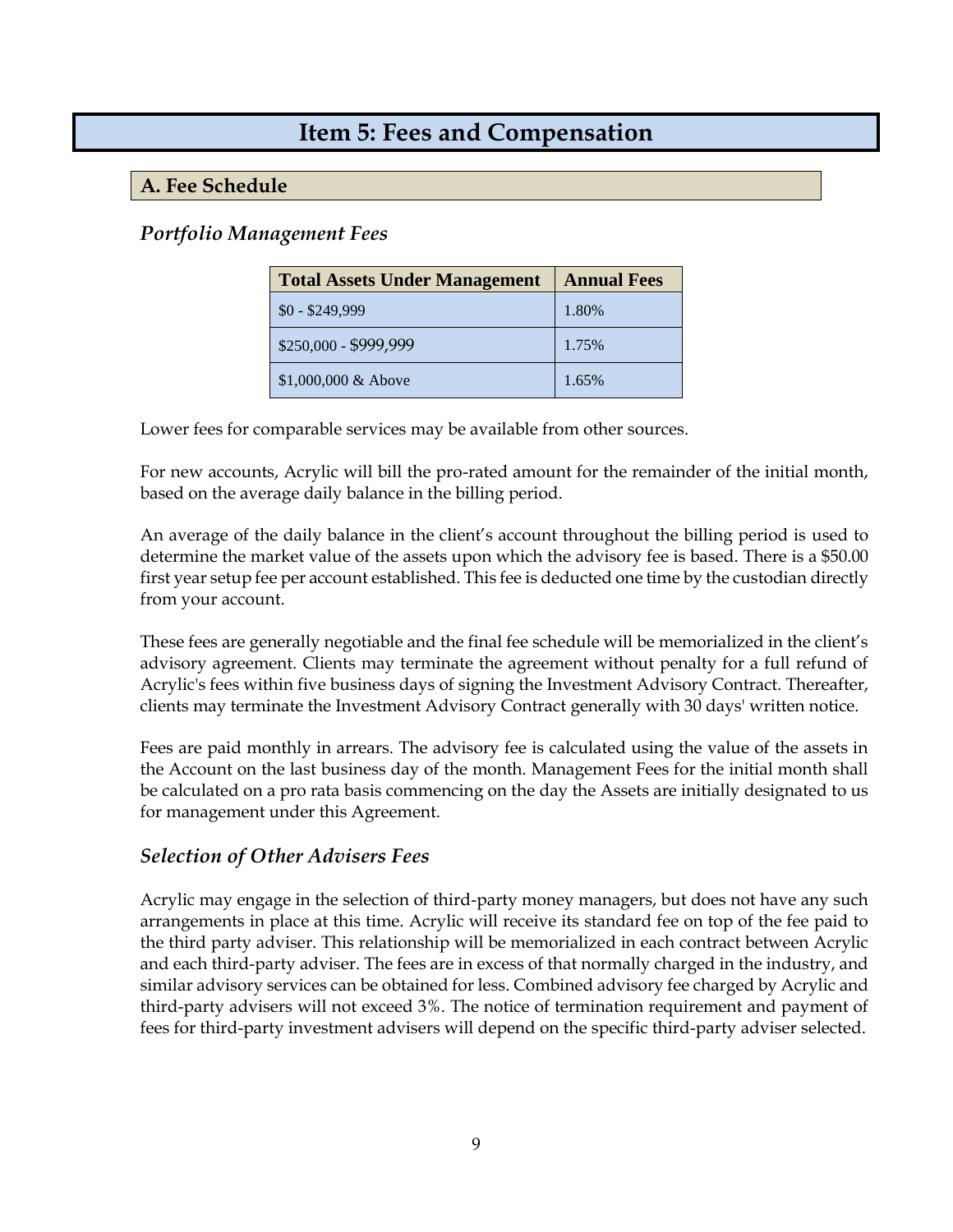### *Subadviser Services Fees*

Acrylic may also act as a subadviser to unaffiliated third-party advisers. Subadvisor fees range from 40 bps – 55 bps depending on our agreement with the advisor. Fees are collected by Acrylic in addition to the advisor fees from the custodian, per the written advisor agreement between the client and the advisor. The notice of termination requirement and payment of fees for subadviser services will depend on the specific third-party investment adviser engaging Acrylic as subadviser. This relationship will be memorialized in each contract between Acrylic and each third-party adviser. Fees charged by Acrylic and third-party advisers will not exceed 3%. The fees will not exceed any limit imposed by any regulatory agency.

# *Financial Planning Fees*

# **Fixed Fees**

The negotiated fixed rate for creating client financial plans is between \$50 and \$5,000. Fixed fees are available as a single service (a la carte) financial planning services, and only if the scope of the engagement can be well defined in advance after review of the initial consultation information (there is no charge for initial consultations). The fixed fee will vary based on the Acrylic's opinion of the complexity of the subject and the length of time and resources necessary to complete the plan. The fixed fee will also vary based on the skill and experience of the individual advisor providing the service. Acrylic reviews and requests for a fixed fee service to determine, based on the scope of the engagement, if a fixed fee will be in the client's best interest vs. an hourly fee. Fixed fees will not differ between individual or corporation based on that merit alone, but rather complexity and the scope of the service. Acrylic will consider the complexity of the plan and nature of the client in order to determine whether it would recommend the fixed financial planning fee or the hourly financial planning to a client.

# **Hourly Fees**

The hourly fee for these services is between \$100 and \$265. This hourly fee range varies depending on the skill and experience of the advisor, and the level of support necessary depending on the case complexities. The hourly fees apply to services detailed in the financial planning agreement. It can take at least 1-10 hours to complete a financial plan, depending on the case details.

In offering financial planning, a conflict exists between the interests of the investment adviser and the interests of the client. The client is under no obligation to act upon the investment adviser's recommendation, and, if the client elects to act on any of the recommendations, the client is under no obligation to effect the transaction through the investment adviser. This statement is required by California Code of Regulations, 10 CCR Section 260.235.2.

Clients may terminate the agreement without penalty, for full refund of Acrylic's fees, within five business days of signing the Financial Planning Agreement. Thereafter, clients may terminate the Financial Planning Agreement generally upon written notice. In the event of the early termination of the contract prior to the completion of the financial plan, Acrylic will deliver upon termination that portion of the financial plan that has been prepared to the client.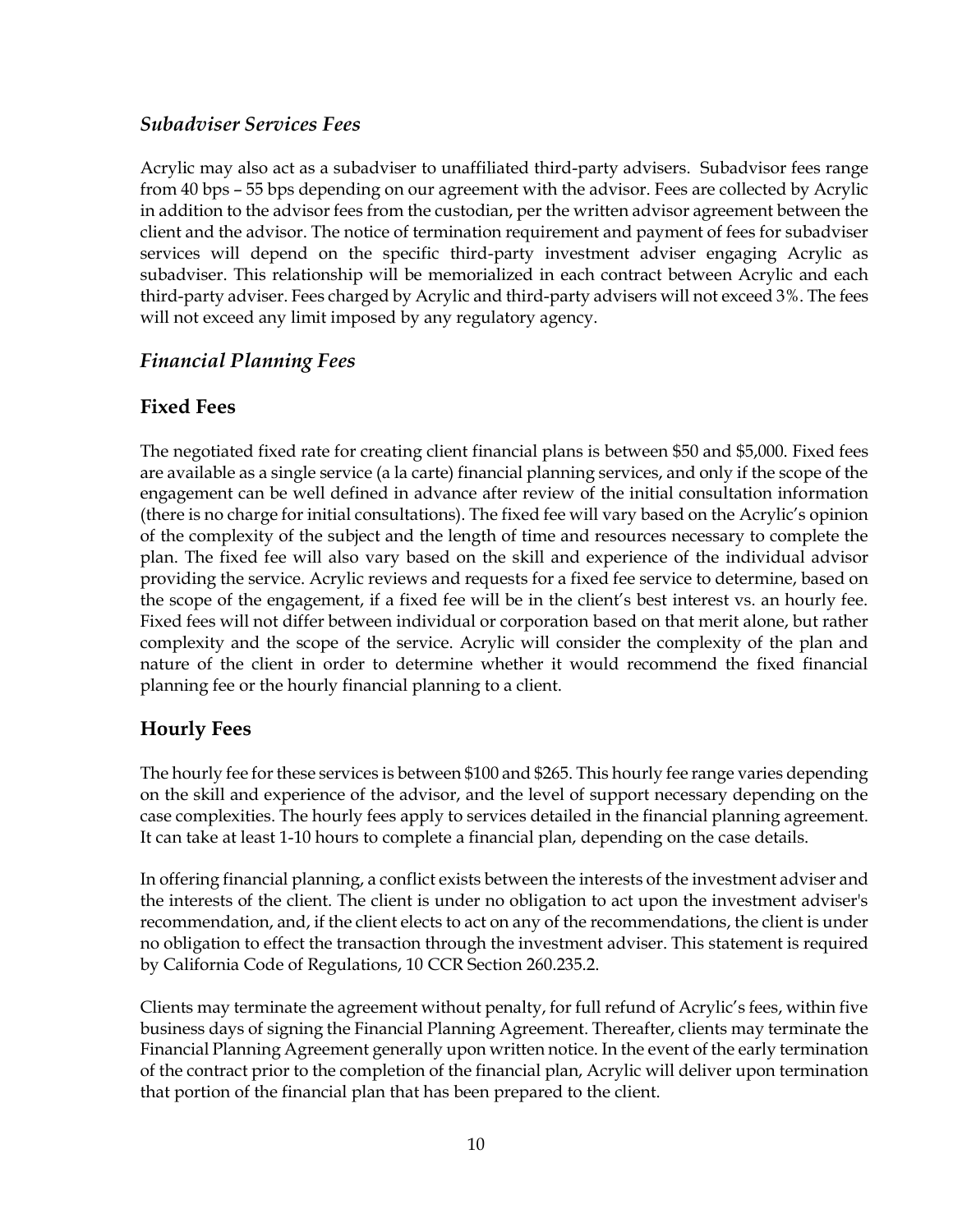#### <span id="page-10-0"></span>**B. Payment of Fees**

# *Payment of Portfolio Management Fees*

Asset-based portfolio management fees are withdrawn directly from the client's accounts with client's written authorization on a monthly basis. Fees are paid in arrears.

### *Payment of Selection of Other Advisers Fees*

The timing, frequency, and method of paying fees for selection of third-party managers will depend on the specific third-party adviser selected.

### *Payment of Subadviser Fees*

Subadviser fees may be withdrawn from clients' accounts or clients may be invoiced for such fees, as disclosed in each contract between Acrylic and the applicable third-party adviser. Fees are collected monthly in advance.

### *Payment of Financial Planning Fees*

Financial planning fees are paid via check and wire.

Fixed financial planning fees are paid 100% in advance, but Acrylic neither requires nor solicits prepayment of more than \$500 in fees per client, six months or more in advance.

Hourly financial planning fees are collected in advance, but Acrylic neither requires nor solicits prepayment of more than \$500 in fees per client, six months or more in advance.

#### <span id="page-10-1"></span>**C. Client Responsibility For Third Party Fees**

Clients are responsible for the payment of all third party fees (i.e. custodian fees, brokerage fees, mutual fund fees, transaction fees, etc.). Those fees are separate and distinct from the fees and expenses charged by Acrylic. Please see Item 12 of this brochure regarding brokerdealer/custodian.

#### <span id="page-10-2"></span>**D. Prepayment of Fees**

Acrylic collects fees in advance and arrears. Refunds for fees paid in advance but not yet earned will be refunded on a prorated basis and returned within fourteen days to the client via check, or return deposit back into the client's account.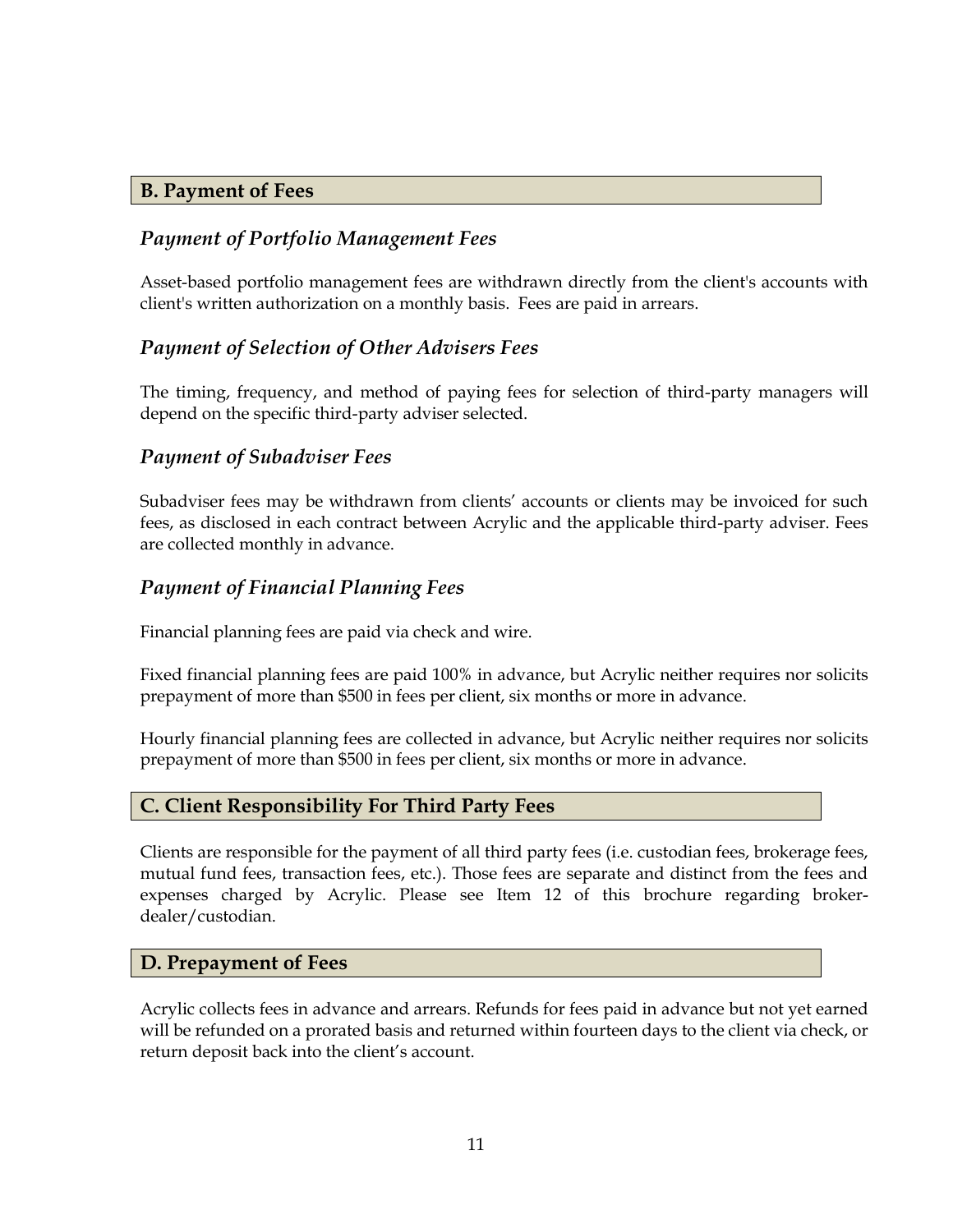Fixed fees that are collected in advance will be refunded based on the prorated amount of work completed at the point of termination.

# <span id="page-11-0"></span>**E. Outside Compensation For the Sale of Securities to Clients**

Charles Anthony Truhlar and John Michael Cox, in their outside business activities (see Item 10 below) are licensed to accept compensation for the sale of investment products to Acrylic clients. This presents a conflict of interest and gives the supervised person an incentive to recommend products based on the compensation received rather than on the client's needs. When recommending the sale of securities or investment products for which the supervised persons receives compensation, Acrylic will document the conflict of interest in the client file and inform the client of the conflict of interest. Clients always have the right to decide whether to purchase Acrylic -recommended products and, if purchasing, have the right to purchase those products through other brokers or agents that are not affiliated with Acrylic. Acrylic will disclose is they receive more than 50% of revenue from advisory clients results from commissions and other compensations. Advisory fees are not charged in addition to compensation.

Commissions are not Acrylic's primary source of compensation for advisory services. Advisory fees that are charged to clients are not reduced to offset the commissions or markups on securities or investment products recommended to clients. Acrylic and its supervised persons accept compensation for the sale or securities or other investment products

Acrylic has a selling agreement in place with Brooklight Place Securities. Acrylic will provide an asset-based fee to Brooklight Place Securities for any registered representatives that become investment adviser representatives of Acrylic. Acrylic will provide 10 basis points (0.10%) on new Assets Under Management ("AUM") acquired after the Investment Adviser Representative becomes a registered representative. Fees will be paid on a monthly basis directly from Acrylic in accordance with the billing agreement provided on Acrylic account opening.

# <span id="page-11-1"></span>**Item 6: Performance-Based Fees and Side-By-Side Management**

Acrylic does not accept performance-based fees or other fees based on a share of capital gains on or capital appreciation of the assets of a client.

# **Item 7: Types of Clients**

<span id="page-11-2"></span>Acrylic generally provides advisory services to the following types of clients:

- ❖ Individuals
- ❖ High-Net-Worth Individuals
- ❖ Other Investment Advisers
- ❖ Corporations

There is no account minimum for any of Acrylic's services.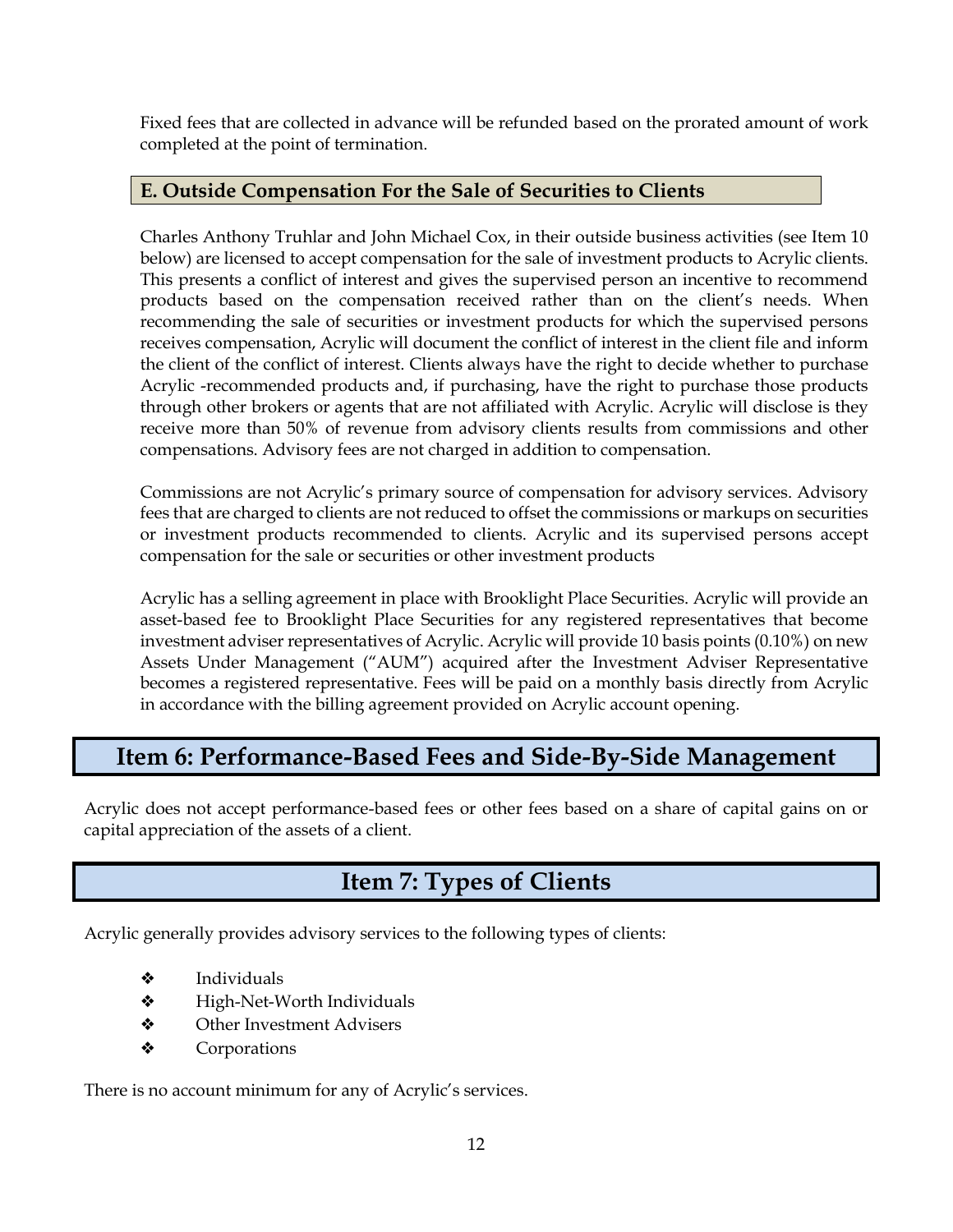# <span id="page-12-1"></span><span id="page-12-0"></span>**Item 8: Methods of Analysis, Investment Strategies, & Risk of Loss**

# **A. Methods of Analysis and Investment Strategies**

#### *Methods of Analysis*

Acrylic's methods of analysis include Fundamental analysis, Technical Analysis and Modern portfolio theory.

**Fundamental analysis** involves the analysis of financial statements, the general financial health of companies, and/or the analysis of management or competitive advantages.

**Technical analysis** involves the analysis of past market data; primarily price and volume. **Modern portfolio theory** is a theory of investment that attempts to maximize portfolio expected return for a given amount of portfolio risk, or equivalently minimize risk for a given level of expected return, each by carefully choosing the proportions of various asset.

#### *Investment Strategies*

Acrylic uses long term trading and short term trading.

#### **Investing in securities involves a risk of loss that you, as a client, should be prepared to bear.**

#### <span id="page-12-2"></span>**B. Material Risks Involved**

#### *Methods of Analysis*

**Fundamental analysis** concentrates on factors that determine a company's value and expected future earnings. This strategy would normally encourage equity purchases in stocks that are undervalued or priced below their perceived value. The risk assumed is that the market will fail to reach expectations of perceived value.

**Technical analysis** attempts to predict a future stock price or direction based on market trends. The assumption is that the market follows discernible patterns and if these patterns can be identified then a prediction can be made. The risk is that markets do not always follow patterns and relying solely on this method may not work long term.

**Modern portfolio theory** assumes that investors are risk averse, meaning that given two portfolios that offer the same expected return, investors will prefer the less risky one. Thus, an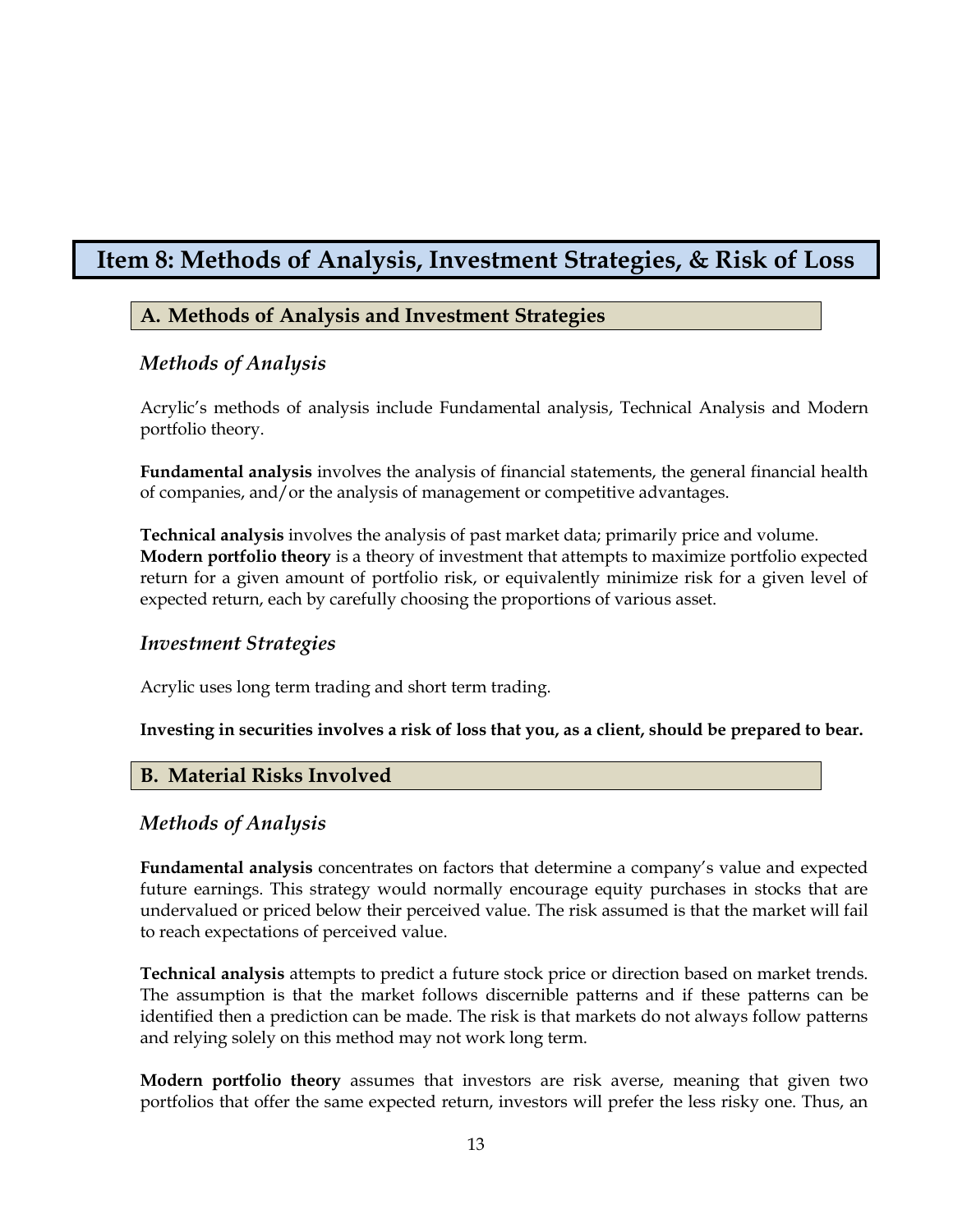investor will take on increased risk only if compensated by higher expected returns. Conversely, an investor who wants higher expected returns must accept more risk. The exact trade-off will be the same for all investors, but different investors will evaluate the trade-off differently based on individual risk aversion characteristics. The implication is that a rational investor will not invest in a portfolio if a second portfolio exists with a more favorable risk-expected return profile – i.e., if for that level of risk an alternative portfolio exists which has better expected returns.

### *Investment Strategies*

**Long term trading** is designed to capture market rates of both return and risk. Due to its nature, the long-term investment strategy can expose clients to various types of risk that will typically surface at various intervals during the time the client owns the investments. These risks include but are not limited to inflation (purchasing power) risk, interest rate risk, economic risk, market risk, and political/regulatory risk.

**Selection of Other Advisers:** Although Acrylic will seek to select only money managers who will invest clients' assets with the highest level of integrity, Acrylic's selection process cannot ensure that money managers will perform as desired and Acrylic will have no control over the day-today operations of any of its selected money managers but will monitor the investments of the Account managed by other third-party investment advisers. Acrylic would not necessarily be aware of certain activities at the underlying money manager level, including without limitation a money manager's engaging in unreported risks, investment "style drift" or even regulatory breaches or fraud.

**Short term trading** risks include liquidity, economic stability, and inflation, in addition to the long term trading risks listed above. Frequent trading can affect investment performance, particularly through increased brokerage and other transaction costs and taxes.

#### **Investing in securities involves a risk of loss that you, as a client, should be prepared to bear.**

#### <span id="page-13-0"></span>**C. Risks of Specific Securities Utilized**

Clients should be aware that there is a material risk of loss using any investment strategy. The investment types listed below (leaving aside Treasury Inflation Protected/Inflation Linked Bonds) are not guaranteed or insured by the FDIC or any other government agency.

**Mutual Funds:** Investing in mutual funds carries the risk of capital loss and thus you may lose money investing in mutual funds. All mutual funds have costs that lower investment returns. The funds can be of bond "fixed income" nature (lower risk) or stock "equity" nature.

**Equity** investment generally refers to buying shares of stocks in return for receiving a future payment of dividends and/or capital gains if the value of the stock increases. The value of equity securities may fluctuate in response to specific situations for each company, industry conditions and the general economic environments.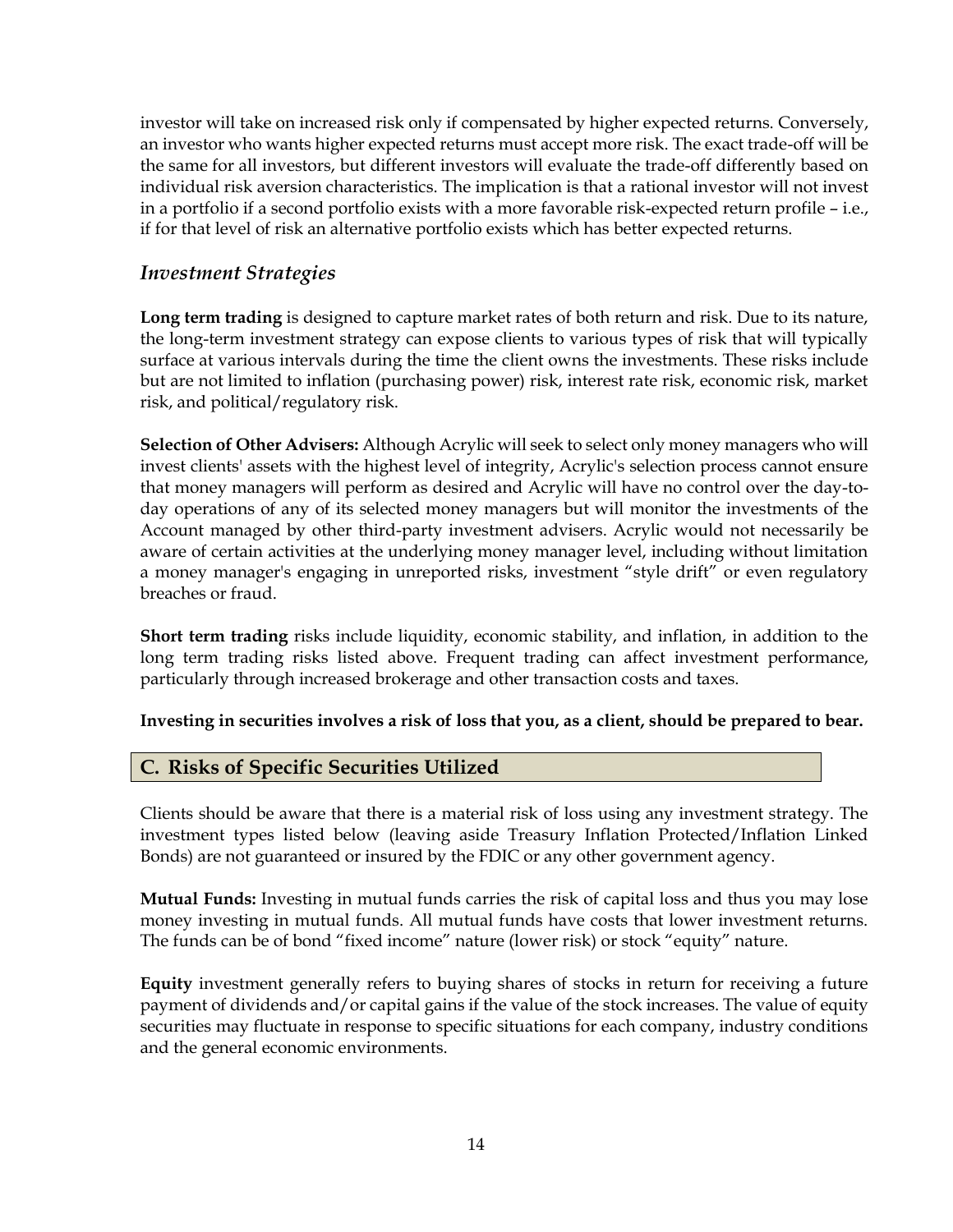**Fixed income** investments generally pay a return on a fixed schedule, though the amount of the payments can vary. This type of investment can include corporate and government debt securities, leveraged loans, high yield, and investment grade debt and structured products, such as mortgage and other asset-backed securities, although individual bonds may be the best known type of fixed income security. In general, the fixed income market is volatile and fixed income securities carry interest rate risk. (As interest rates rise, bond prices usually fall, and vice versa. This effect is usually more pronounced for longer-term securities.) Fixed income securities also carry inflation risk, liquidity risk, call risk, and credit and default risks for both issuers and counterparties. The risk of default on treasury inflation protected/inflation linked bonds is dependent upon the U.S. Treasury defaulting (extremely unlikely); however, they carry a potential risk of losing share price value, albeit rather minimal. Risks of investing in foreign fixed income securities also include the general risk of non-U.S. investing described below.

**Exchange Traded Funds (ETFs):** An ETF is an investment fund traded on stock exchanges, similar to stocks. Investing in ETFs carries the risk of capital loss (sometimes up to a 100% loss in the case of a stock holding bankruptcy). Areas of concern include the lack of transparency in products and increasing complexity, conflicts of interest and the possibility of inadequate regulatory compliance. Precious Metal ETFs (e.g., Gold, Silver, or Palladium Bullion backed "electronic shares" not physical metal) specifically may be negatively impacted by several unique factors, among them (1) large sales by the official sector which own a significant portion of aggregate world holdings in gold and other precious metals, (2) a significant increase in hedging activities by producers of gold or other precious metals, (3) a significant change in the attitude of speculators and investors.

**Real estate** funds (including REITs) face several kinds of risk that are inherent in the real estate sector, which historically has experienced significant fluctuations and cycles in performance. Revenues and cash flows may be adversely affected by: changes in local real estate market conditions due to changes in national or local economic conditions or changes in local property market characteristics; competition from other properties offering the same or similar services; changes in interest rates and in the state of the debt and equity credit markets; the ongoing need for capital improvements; changes in real estate tax rates and other operating expenses; adverse changes in governmental rules and fiscal policies; adverse changes in zoning laws; the impact of present or future environmental legislation and compliance with environmental laws.

**Annuities** are a retirement product for those who may have the ability to pay a premium now and want to guarantee they receive certain monthly payments or a return on investment later in the future. Annuities are contracts issued by a life insurance company designed to meet requirement or other long-term goals. An annuity is not a life insurance policy. Variable annuities are designed to be long-term investments, to meet retirement and other long-range goals. Variable annuities are not suitable for meeting short-term goals because substantial taxes and insurance company charges may apply if you withdraw your money early. Variable annuities also involve investment risks, just as mutual funds do.

**Commodities** are tangible assets used to manufacture and produce goods or services. Commodity prices are affected by different risk factors, such as disease, storage capacity, supply, demand, delivery constraints and weather. Because of those risk factors, even a well-diversified investment in commodities can be uncertain.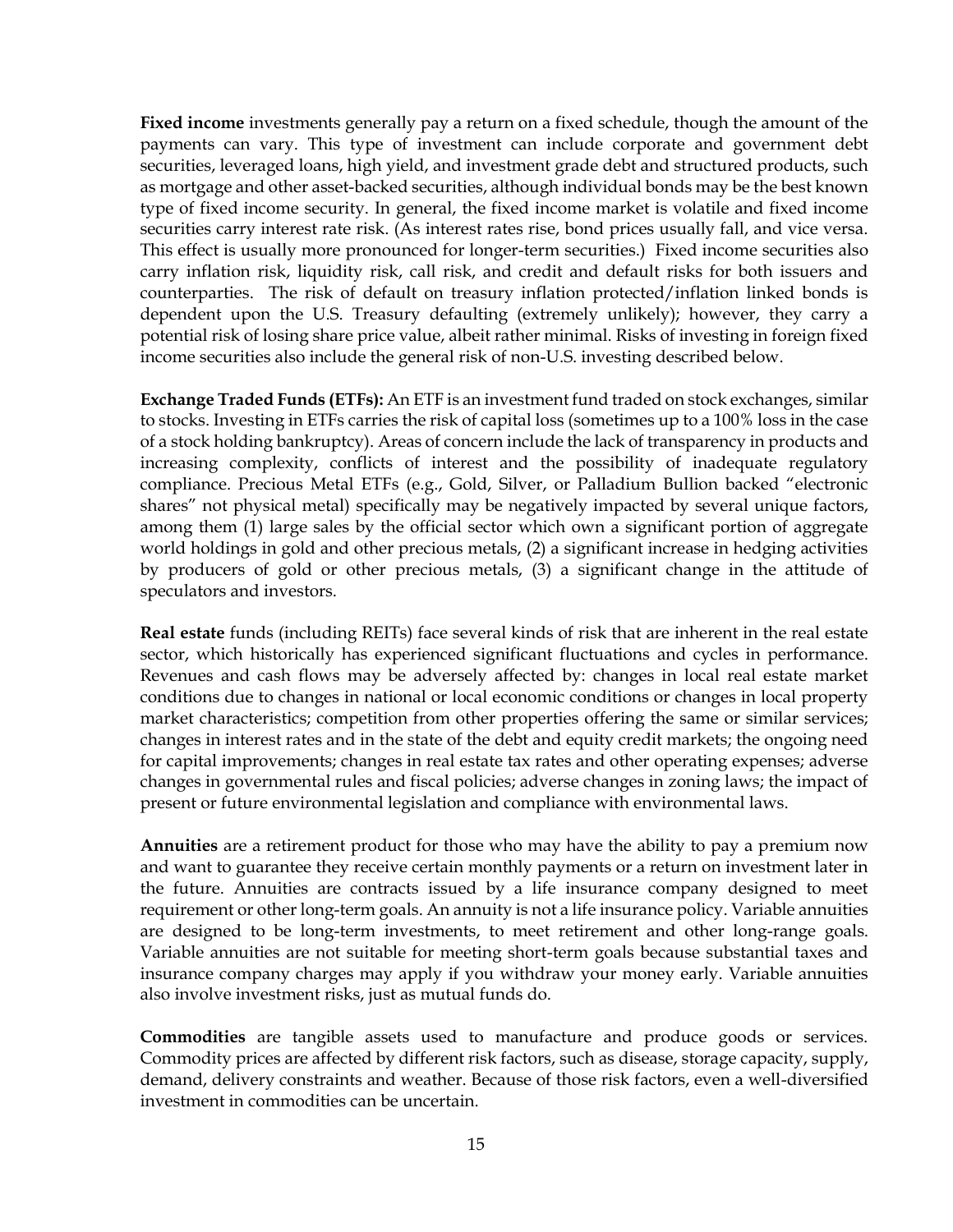**Non-U.S.** securities present certain risks such as currency fluctuation, political and economic change, social unrest, changes in government regulation, differences in accounting and the lesser degree of accurate public information available.

<span id="page-15-0"></span>**Past performance is not indicative of future results. Investing in securities involves a risk of loss that you, as a client, should be prepared to bear.**

# **Item 9: Disciplinary Information**

# <span id="page-15-1"></span>**A. Criminal or Civil Actions**

There are no criminal or civil actions to report.

#### <span id="page-15-2"></span>**B. Administrative Proceedings**

There are no administrative proceedings to report.

### <span id="page-15-3"></span>**C. Self-regulatory Organization (SRO) Proceedings**

There are no self-regulatory organization proceedings to report.

*Clients can obtain the disciplinary history, if any, of Acrylic and its representatives from the Massachusetts Securities Division upon request. Please also see below for a discussion of applicable disciplinary history. The number for the division is (617) 727-3548.* 

# <span id="page-15-4"></span>**Item 10: Other Financial Industry Activities and Affiliations**

### <span id="page-15-5"></span>**A. Registration as a Broker/Dealer or Broker/Dealer Representative**

Charles Anthony Truhlar, John Michael Cox and Ryan Noterman are also registered representatives of Brooklight Place Securities, Inc.

Acrylic has a selling agreement in place with Brooklight Place Securities. Acrylic will provide an asset-based fee to Brooklight Place Securities for any registered representatives that become investment adviser representatives of Acrylic. Acrylic will provide between 5 (0.05%) and 10 basis points (0.10%) on new Assets Under Management ("AUM") acquired after the Investment Adviser Representative becomes a registered representative Fees will be paid on a monthly basis directly from Acrylic in accordance with the billing agreement provided on Acrylic account opening.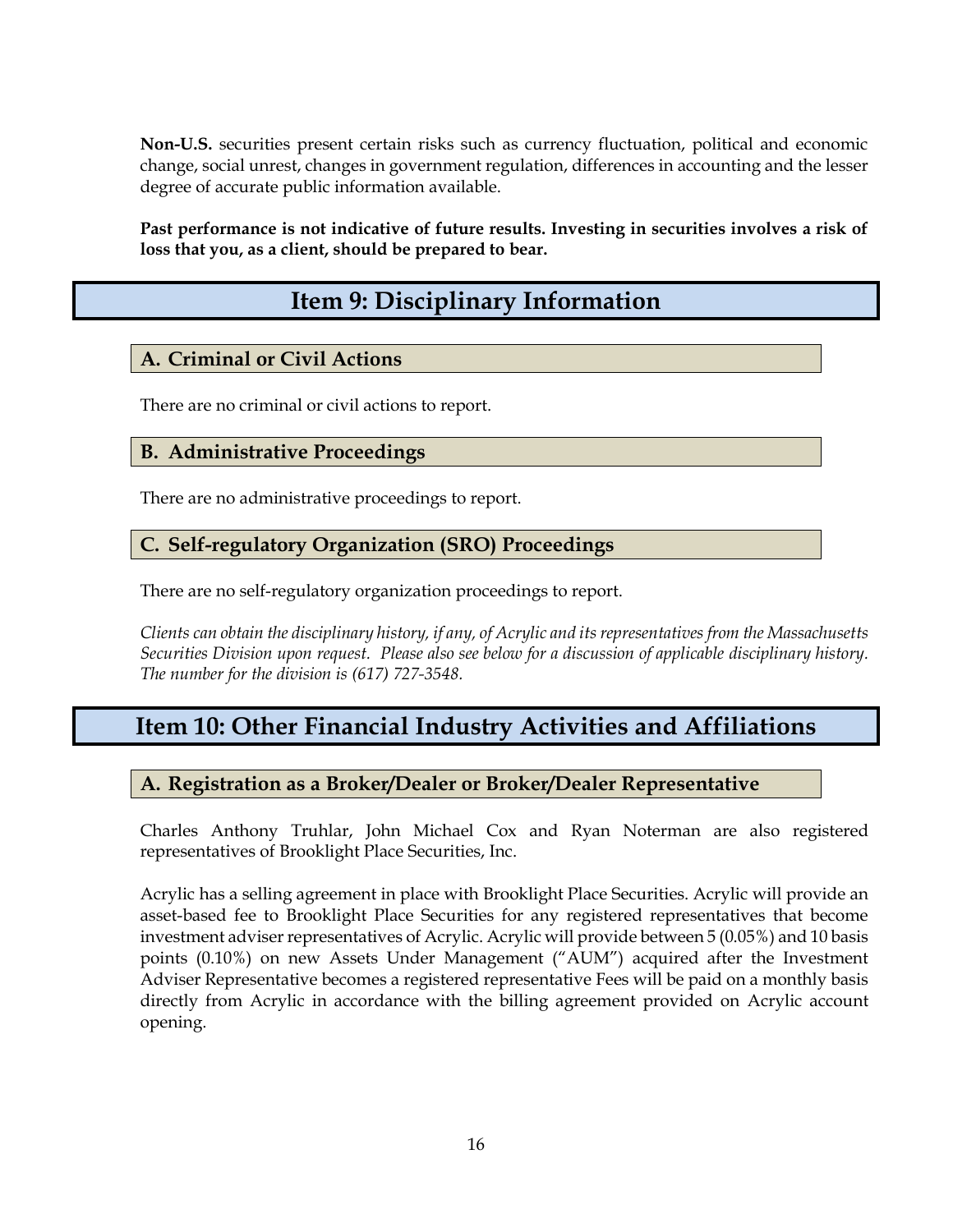# <span id="page-16-0"></span>**B. Registration as a Futures Commission Merchant, Commodity Pool Operator, or a Commodity Trading Advisor**

Neither Acrylic nor its representatives are registered as or have pending applications to become either a Futures Commission Merchant, Commodity Pool Operator, or Commodity Trading Advisor or an associated person of the foregoing entities.

### <span id="page-16-1"></span>**C. Registration Relationships Material to this Advisory Business and Possible Conflicts of Interests**

Mr. Truhlar is a licensed insurance agent, Owner and President with Charles Truhlar & Associates and can effect transactions in various insurance products, including life, health, disability, long-term care, and annuities for commission-based compensation. The firm expects that clients to whom it offers advisory services may also be clients for whom Mr. Truhlar acts as an insurance agent. Clients are instructed that the fees paid to Acrylic for advisory services are separate and distinct from the commissions earned for placing the client in insurance products. Clients to whom Acrylic offers advisory services are informed that they are under no obligation to use Mr. Truhlar or any of our affiliated persons or entities for insurance services and may use the insurance brokerage firm and agent of their choice.

Mr. Truhlar is a registered representative and director of Brooklight Place Securities. From time to time, he may offer clients advice or products from this activity. Clients should be aware that these services pay a commission and involve a possible conflict of interest, as commissionable products can conflict with the fiduciary duties of a registered investment adviser. The firm expects that clients to whom it offers advisory services may also be clients for whom Mr. Truhlar acts as a Registered Representative. Clients are instructed that the fees paid to Acrylic for advisory services are separate and distinct from the commissions earned for placing the client in commissionable products as a Registered Representative. Clients to whom Acrylic offers advisory services are informed that they are under no obligation to use Mr. Truhlar or any of our affiliated persons or entities Registered Representative services and may use the Broker Dealer and Registered Representative of their choice.

Mr. Truhlar is Chief Distribution officer of Brokers Alliance Inc., (BA) an insurance wholesaling company. In his role Mr. Truhlar is responsible for overseeing distribution and operations for the company. BA at times will refer an insurance agent who is also an advisor to Acrylic Financial, Inc (AF) for a potential affiliation of that advisor to the firm. BA at times will also refer insurance agents who are looking to become a registered Investment Adviser Representative to the firm for potential affiliation. Advisors of AF may also have an outside affiliation through a separate agency (or individually as an agent) for the placement of insurance products. The agency or individual is licensed as an independent contractor of the insurance company and places insurance products directly with the insurance company of their choice. Insurance Marketing Organizations (IMO) exists within this independent structure to provide a distribution channel on behalf of the insurance companies. In the event an independent agent elects to partner with the IMO BA, BA will be compensated direct from the insurance company. Mr. Truhlar receives salary and bonus from BA and therefore a conflict of interest may occur. This conflict is mitigated as independent agents may work with any insurance company and any IMO of their choosing,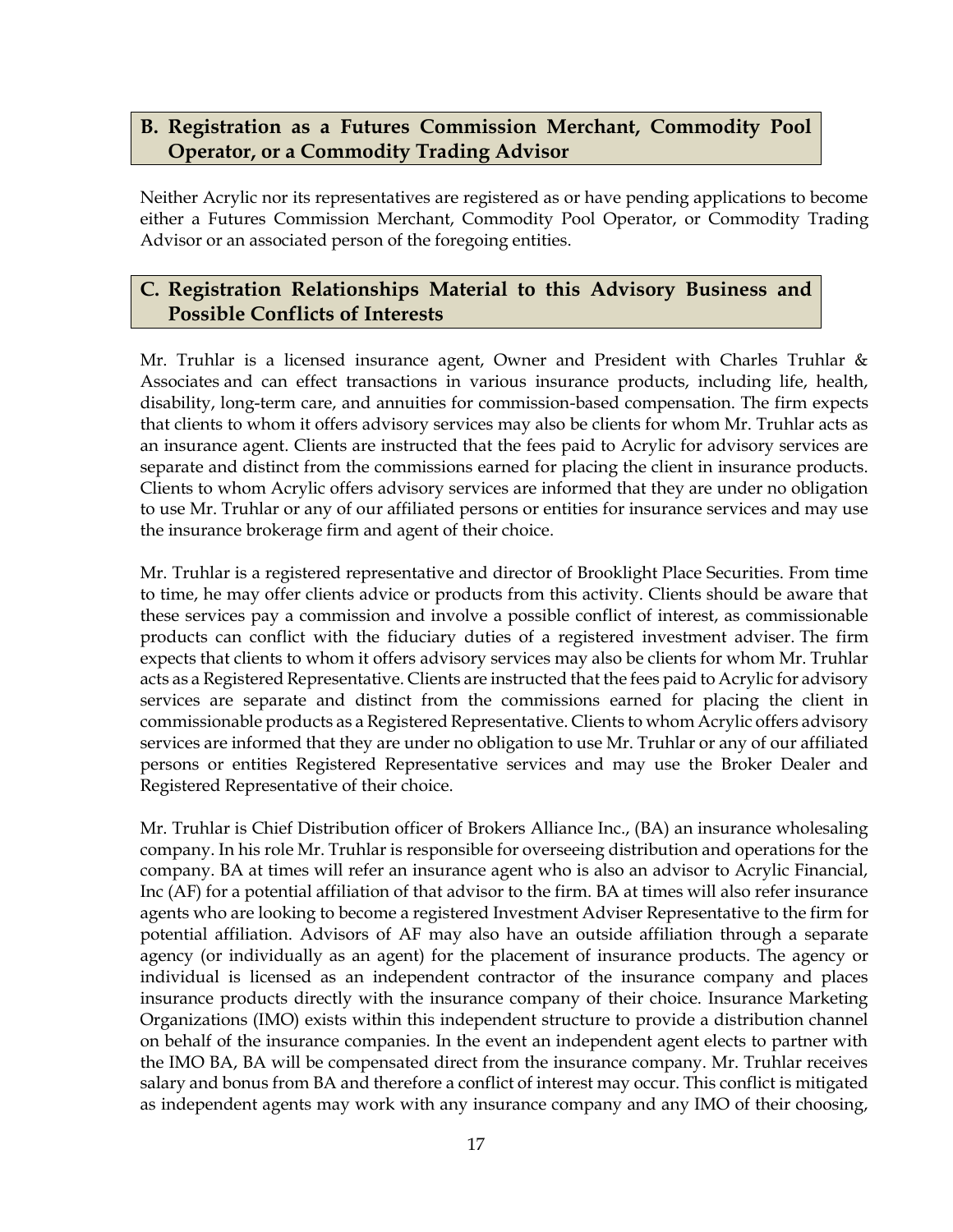one of which may be BA. The commission structure built into insurance products is predetermined by the insurance companies and is not altered by the IMO. The product purchased by the client is issued by the insurance company and is no way altered by the IMO or the insurance agent. Furthermore, the client has no obligation to do business with the advisor/agent. Acrylic always acts in the best interest of the client and clients always have the right to decide whether or not to utilize the services of any representative of Acrylic in such individual's outside capacities.

David Racich is CEO of Brokers Alliance, Inc. Due to David Racich's ownership in Acrylic, this could result in a conflict of interest, even though he doesn't offer products from this activity or provide investment advice in any capacity for Acrylic, this is still required to be disclosed.

David Racich is Founder/CEO of Integrated Io, LLC. Due to David Racich's ownership in Acrylic, this could result in a conflict of interest, even though he doesn't offer products from this activity or provide investment advice in any capacity for Acrylic, this is still required to be disclosed.

David Racich is Founder/CEO of Life's Best Insurance. Due to David Racich's ownership in Acrylic, this could result in a conflict of interest, even though he doesn't offer products from this activity or provide investment advice in any capacity for Acrylic, this is still required to be disclosed.

David Racich is a Board member of Brooklight Place Securities, Inc. Due to David Racich's ownership in Acrylic, this could result in a conflict of interest, even though he doesn't offer products from this activity or provide investment advice in any capacity for Acrylic, this is still required to be disclosed.

David Racich is Founder/CEO of Launch Financial, LLC. Due to David Racich's ownership in Acrylic, this could result in a conflict of interest, even though he doesn't offer products from this activity or provide investment advice in any capacity for Acrylic, this is still required to be disclosed.

David Racich is Founder/CEO of BDR Holding Group. Due to David Racich's ownership in Acrylic, this could result in a conflict of interest, even though he doesn't offer products from this activity or provide investment advice in any capacity for Acrylic, this is still required to be disclosed.

David Racich is Founder/CEO of Emerson Art Gallery, LLC. Due to David Racich's ownership in Acrylic , this could result in a conflict of interest, even though he doesn't offer products from this activity or provide investment advice in any capacity for Acrylic, this is still required to be disclosed.

David Racich is Partner of TRAC Enterprises LLC. Due to David Racich's ownership in Acrylic, this could result in a conflict of interest, even though he doesn't offer products from this activity or provide investment advice in any capacity for Acrylic, this is still required to be disclosed.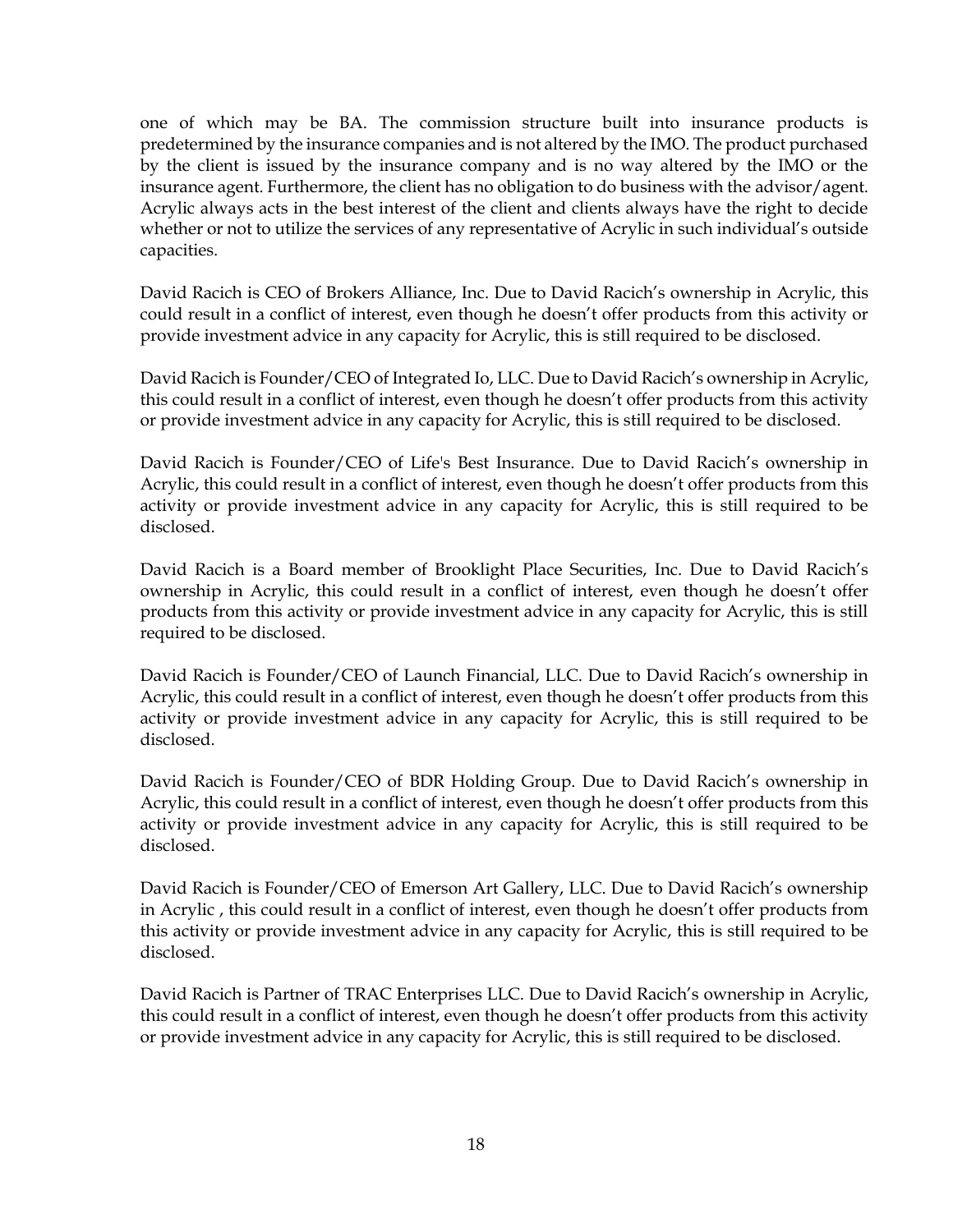David Racich is Partner of Shadow #5 LLC. Due to David Racich's ownership in Acrylic, this could result in a conflict of interest, even though he doesn't offer products from this activity or provide investment advice in any capacity for Acrylic, this is still required to be disclosed.

Mr. Gierke is a registered representative. From time to time, he may offer clients advice or products from this activity. Clients should be aware that these services pay a commission and involve a possible conflict of interest, as commissionable products can conflict with the fiduciary duties of a registered investment adviser. The firm expects that clients to whom it offers advisory services may also be clients for whom Mr. Gierke acts as a Registered Representative. Clients are instructed that the fees paid to Acrylic for advisory services are separate and distinct from the commissions earned for placing the client in commissionable products as a Registered Representative. Clients to whom Acrylic offers advisory services are informed that they are under no obligation to use Mr. Gierke or any of our affiliated persons or entities Registered Representative services and may use the Broker Dealer and Registered Representative of their choice.

Mr. Gierke is licensed as an insurance agent and can effect transactions in various insurance products, including life, health, disability, long-term care, and annuities for commission-based compensation. The firm expects that clients to whom it offers advisory services may also be clients for whom Mr. Gierke acts as an insurance agent. Clients are instructed that the fees paid to Acrylic for advisory services are separate and distinct from the commissions earned for placing the client in insurance products. Clients to whom Acrylic offers advisory services are informed that they are under no obligation to use Mr. Gierke or any of our affiliated persons or entities for insurance services and may use the insurance brokerage firm and agent of their choice.

Mr. Gierke will refer clients to Cornerstone Financial Group for property and casualty quotes as of 10/1/2015. 2 hours per month are spent on this activity during securities trading hours and less than 1 ½ during outside trading activities.

Alfreda Delores Anderson is a licensed insurance agent. From time to time, she will offer clients advice or products from this activity. Clients should be aware that these services pay a commission and involve a possible conflict of interest, as commissionable products can conflict with the fiduciary duties of a registered investment adviser. Acrylic always acts in the best interest of the client; including in the sale of commissionable products to advisory clients. Clients are in no way required to implement the plan through any representative of Acrylic in their capacity as a licensed insurance agent.

Alfreda Delores Anderson is a board member of National Society of Black Engineers.

Alfreda Delores Anderson is the Acting Treasurer of the NAACP in San Diego, which is the National Association for the Advancement of Colored People, is a nonprofit civil rights organization. Her responsibilities include attending Executive & General meetings once a month, voting on plans & activities, representing. 10 hours a month are devoted to this activity during and outside of trading hours. No yearly compensation is derived from this activity.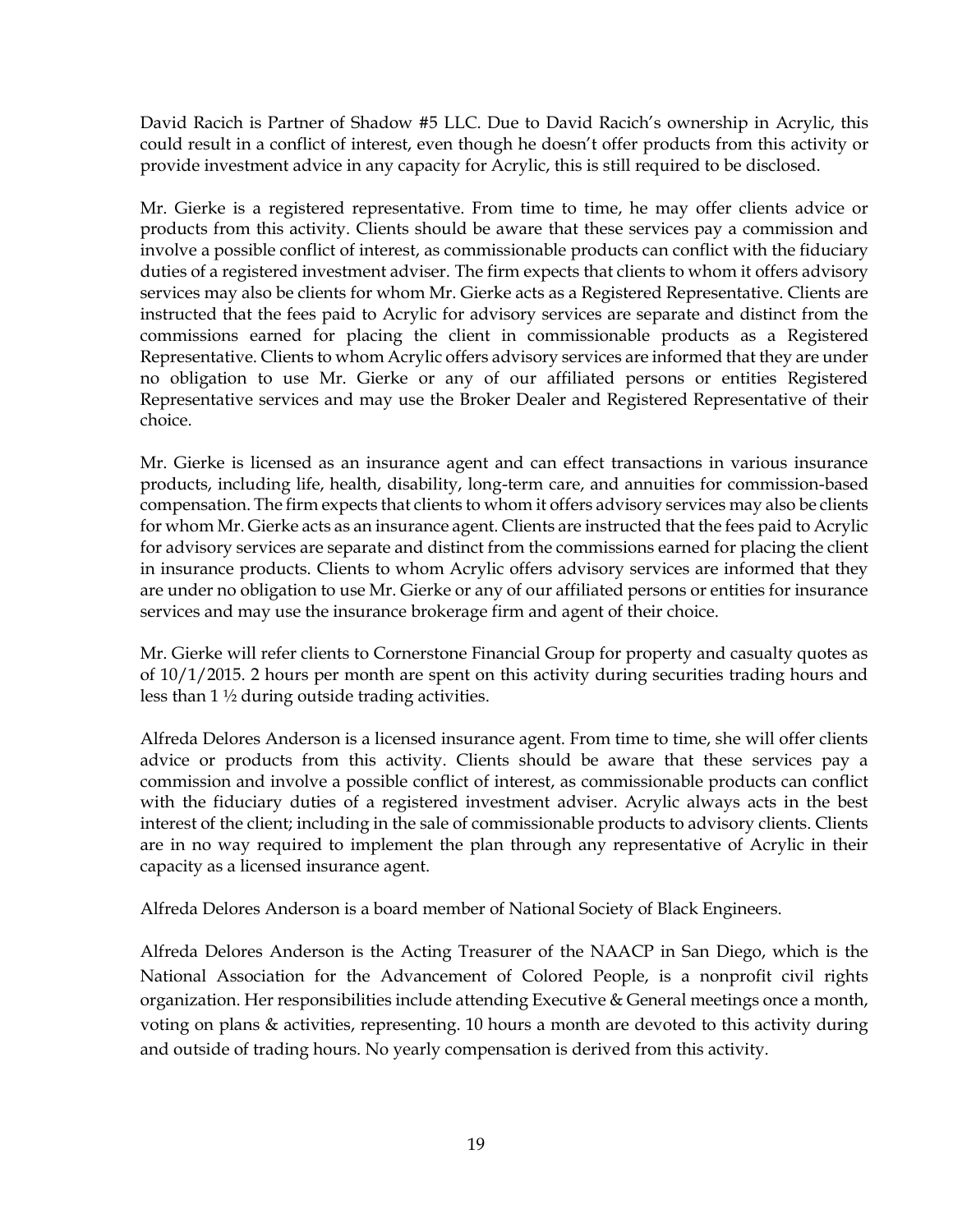Marina Laura Deering is a registered representative. From time to time, she will offer clients advice or products from this activity. Clients should be aware that these services pay a commission and involve a possible conflict of interest, as commissionable products can conflict with the fiduciary duties of a registered investment adviser. Acrylic always acts in the best interest of the client; including in the sale of commissionable products to advisory clients. Clients are in no way required to utilize the services any representative of Acrylic in such individual's outside capacity.

John Michael Cox is the owner & an insurance agent of JMC Agency Inc. From time to time, he will offer clients advice or products from those activities. Clients should be aware that these services pay a commission or other compensation and involve a conflict of interest, as commissionable products conflict with the fiduciary duties of a registered investment adviser. Acrylic always acts in the best interest of the client, including the sale of commissionable products to advisory clients. Clients always have the right to decide whether or not to utilize the services of any Acrylic representative in such individual's outside capacities.

John Michael Cox is the owner of J&S Farms.

John Michael Cox is the owner/Managing Member of Legacy Advance Solutions.

John Michael Cox is a registered representative of Brooklight Place Securities, Inc. From time to time, he will offer clients advice or products from those activities. Clients should be aware that these services pay a commission or other compensation and involve a conflict of interest, as commissionable products conflict with the fiduciary duties of a registered investment adviser. Acrylic Financial, Inc always acts in the best interest of the client, including with respect to the sale of commissionable products to advisory clients. Clients always have the right to decide whether or not to utilize the services of any Acrylic Financial, Inc representative in such individual's outside capacities.

Marty Grzynkowicz is a registered representative. From time to time, he will offer clients advice or products from this activity. Clients should be aware that these services pay a commission and involve a possible conflict of interest, as commissionable products can conflict with the fiduciary duties of a registered investment adviser. Acrylic Financial, Inc. always acts in the best interest of the client; including in the sale of commissionable products to advisory clients. Clients are in no way required to utilize the services any representative of Acrylic Financial, Inc. in such individual's outside capacity.

Marty Grzynkowicz is a licensed insurance agent. From time to time, he will offer clients advice or products from this activity. Clients should be aware that these services pay a commission and involve a possible conflict of interest, as commissionable products can conflict with the fiduciary duties of a registered investment adviser. Acrylic Financial, Inc. always acts in the best interest of the client; including in the sale of commissionable products to advisory clients. Clients are in no way required to implement the plan through any representative of Acrylic Financial, Inc. in their capacity as a licensed insurance agent.

Marty Grzynkowicz is an agency principal of Cornerstone Financial Group.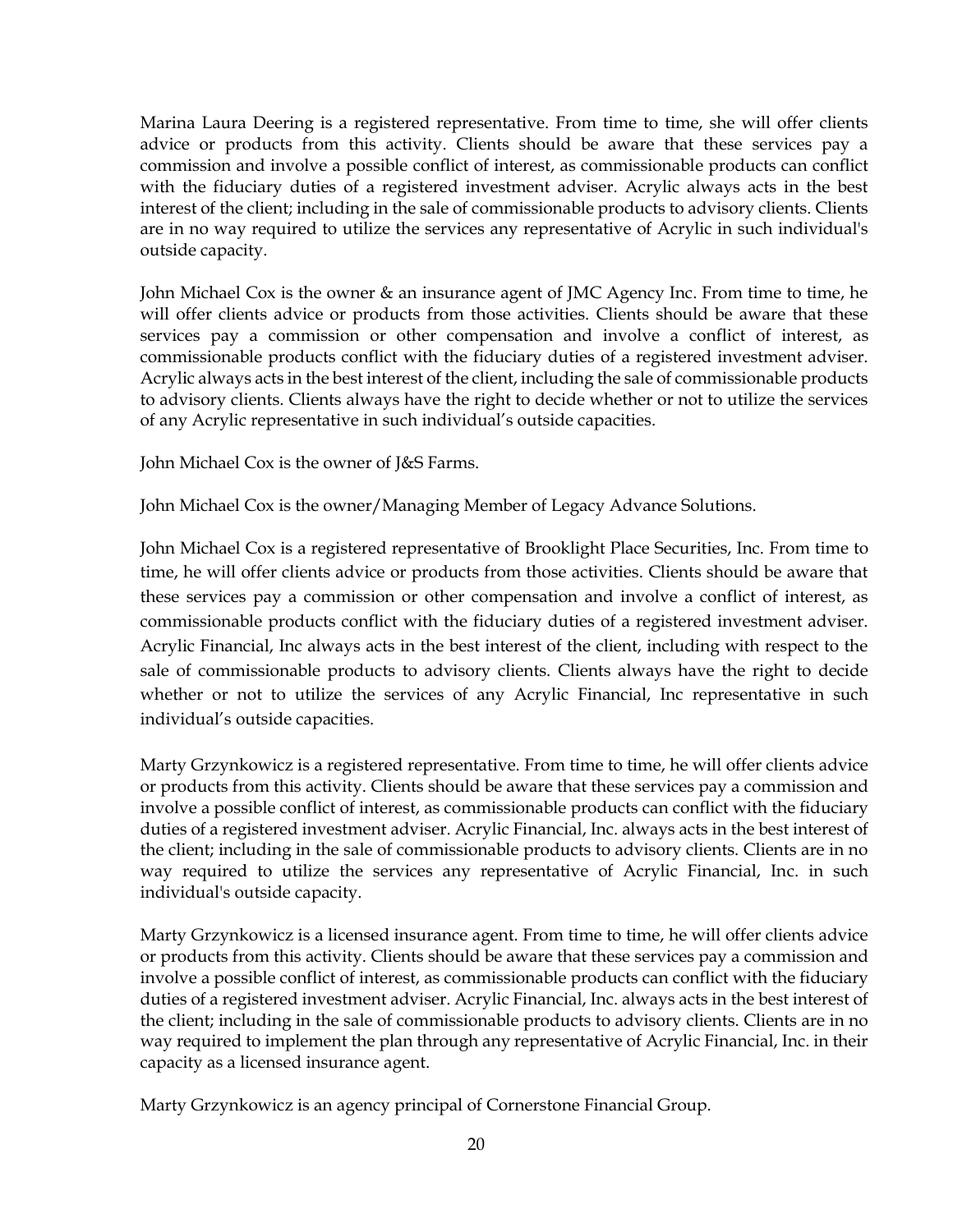Hugo Enrique Neyra is the owner of Urban Desert LLC and owns 20% of Suntek Lawn Care Franchising a Green Power Landscape Maintenance company.

Ryan Noterman is a registered representative. From time to time, he will offer clients advice or products from this activity. Clients should be aware that these services pay a commission and involve a possible conflict of interest, as commissionable products can conflict with the fiduciary duties of a registered investment adviser. Acrylic Financial, Inc. always acts in the best interest of the client; including in the sale of commissionable products to advisory clients. Clients are in no way required to utilize the services any representative of Acrylic Financial, Inc. in such individual's outside capacity.

Ryan Noterman is a licensed insurance agent. From time to time, he will offer clients advice or products from this activity. Clients should be aware that these services pay a commission and involve a possible conflict of interest, as commissionable products can conflict with the fiduciary duties of a registered investment adviser. Acrylic Financial, Inc. always acts in the best interest of the client; including in the sale of commissionable products to advisory clients. Clients are in no way required to implement the plan through any representative of Acrylic Financial, Inc. in their capacity as a licensed insurance agent.

All material conflicts of interest under California Code of Regulations Section 260.238(k) are disclosed regarding the investment adviser, its representatives or any of its employees, which could be reasonable expected to impair the rendering of unbiased and objective advice.

### <span id="page-20-0"></span>**D. Selection of Other Advisers or Managers and How This Adviser is Compensated for Those Selections**

Acrylic may direct clients to third-party investment advisers to manage all or a portion of the client's assets. Clients will pay Acrylic its standard fee in addition to the standard fee for the advisers to which it directs those clients. This relationship will be memorialized in each contract between Acrylic and each third-party advisor. The fees will not exceed any limit imposed by any regulatory agency. Acrylic will always act in the best interests of the client, including when determining which third-party investment adviser to recommend to clients. Acrylic will ensure that all recommended advisers are licensed or notice filed in the states in which Acrylic is recommending them to clients.

# <span id="page-20-1"></span>**Item 11: Code of Ethics, Participation or Interest in Client Transactions and Personal Trading**

### <span id="page-20-2"></span>**A. Code of Ethics**

Acrylic has a written Code of Ethics that covers the following areas: Prohibited Purchases and Sales, Insider Trading, Personal Securities Transactions, Exempted Transactions, Prohibited Activities, Conflicts of Interest, Gifts and Entertainment, Confidentiality, Service on a Board of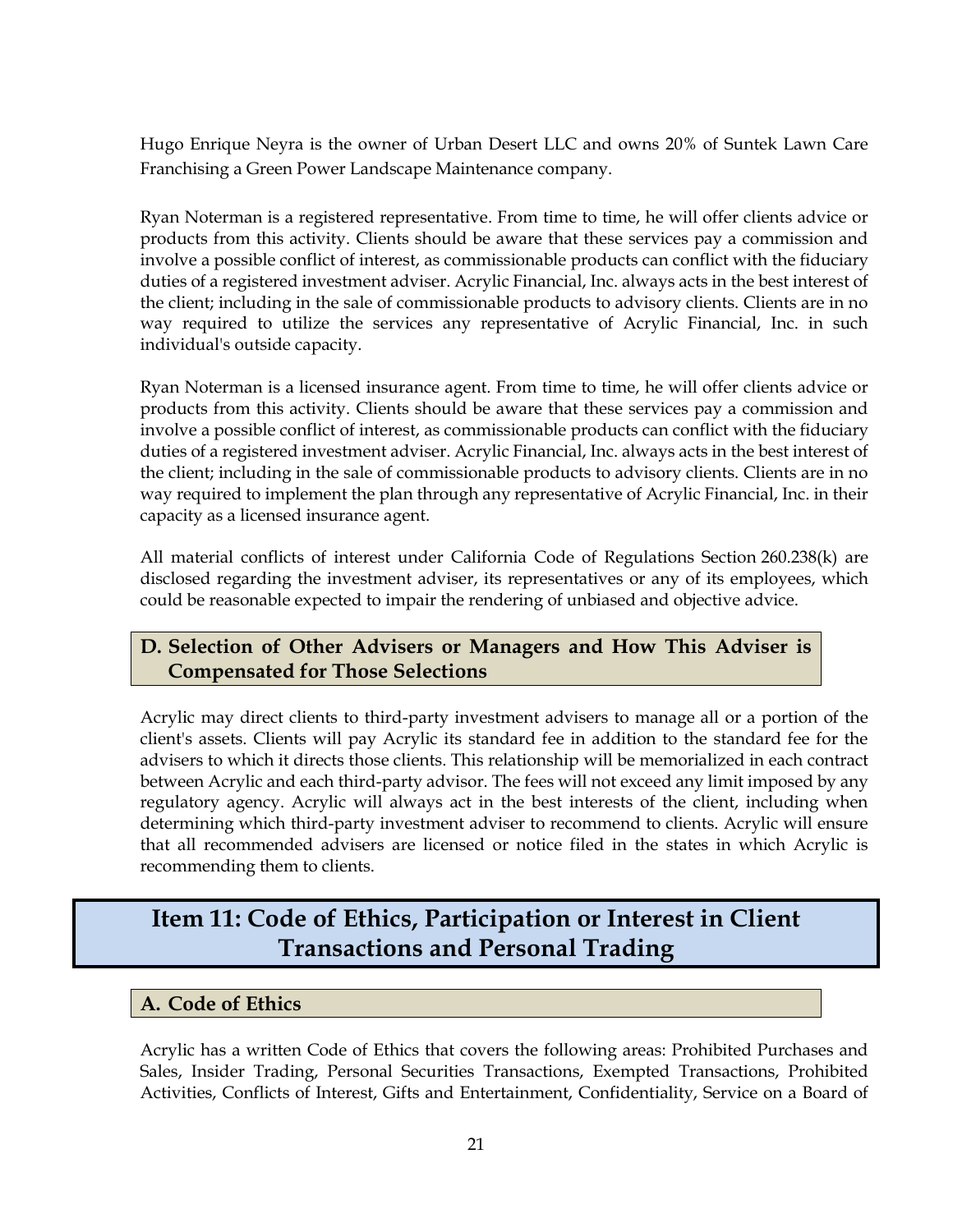Directors, Compliance Procedures, Compliance with Laws and Regulations, Procedures and Reporting, Certification of Compliance, Reporting Violations, Compliance Officer Duties, Training and Education, Recordkeeping, Annual Review, and Sanctions. Acrylic's Code of Ethics is available free upon request to any client or prospective client.

### <span id="page-21-0"></span>**B. Recommendations Involving Material Financial Interests**

Acrylic does not recommend that clients buy or sell any security in which a related person to Acrylic or Acrylic has a material financial interest.

# <span id="page-21-1"></span>**C. Investing Personal Money in the Same Securities as Clients**

From time to time, representatives of Acrylic may buy or sell securities for themselves that they also recommend to clients. This may provide an opportunity for representatives of Acrylic to buy or sell the same securities before or after recommending the same securities to clients resulting in representatives profiting off the recommendations they provide to clients. Such transactions may create a conflict of interest. Acrylic will always document any transactions that could be construed as conflicts of interest and will never engage in trading that operates to the client's disadvantage when similar securities are being bought or sold.

Acrylic will actively and automatically monitor all IAR's personal investment accounts, and maintain a restricted security list. Any securities on the restricted list (which are those [Acrylic uses in its] models for clients) are flagged and reviewed to confirm that no trading occurred on or near the time the Acrylic models were traded (which is monthly).

# <span id="page-21-2"></span>**D. Trading Securities At/Around the Same Time as Clients' Securities**

From time to time, representatives of Acrylic may buy or sell securities for themselves at or around the same time as clients. This may provide an opportunity for representatives of Acrylic to buy or sell securities before or after recommending securities to clients resulting in representatives profiting off the recommendations they provide to clients. Such transactions may create a conflict of interest; however, Acrylic will never engage in trading that operates to the client's disadvantage if representatives of Acrylic buy or sell securities at or around the same time as clients.

Acrylic will actively and automatically monitor all IAR's personal investment accounts, and maintain a restricted security list. Any securities on the restricted list (which are those [Acrylic uses in its] models for clients) are flagged and reviewed to confirm that no trading occurred on or near the time the Acrylic models were traded (which is monthly).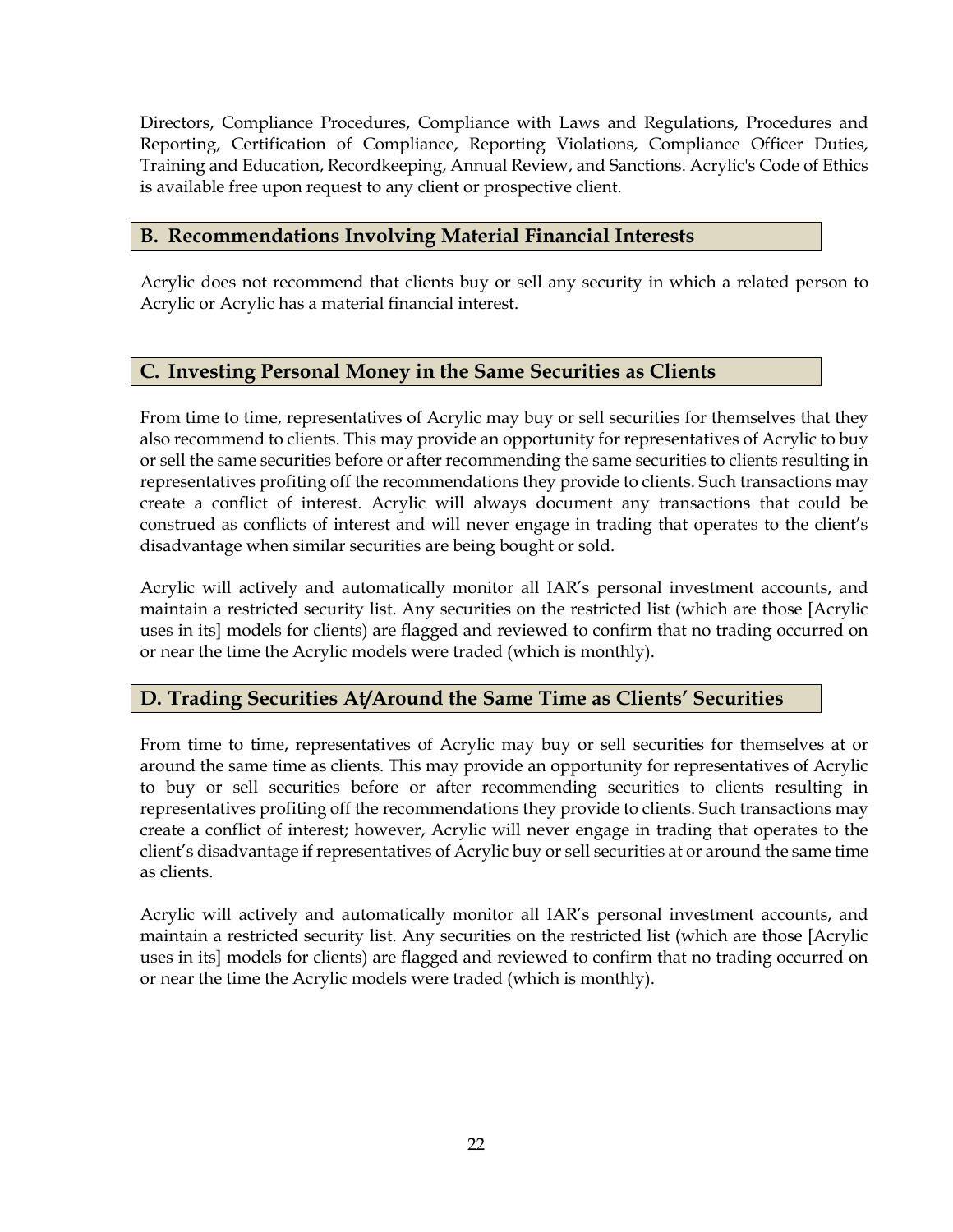# **Item 12: Brokerage Practices**

### <span id="page-22-1"></span><span id="page-22-0"></span>**A. Factors Used to Select Custodians and/or Broker/Dealers**

Custodians/broker-dealers will be recommended based on Acrylic's duty to seek "best execution," which is the obligation to seek execution of securities transactions for a client on the most favorable terms for the client under the circumstances. Clients will not necessarily pay the lowest commission or commission equivalent, and Acrylic may also consider the market expertise and research access provided by the broker-dealer/custodian, including but not limited to access to written research, oral communication with analysts, admittance to research conferences and other resources provided by the brokers that may aid in Acrylic's research efforts. Acrylic will never charge a premium or commission on transactions, beyond the actual cost imposed by the broker-dealer/custodian.

Acrylic will require clients to use TD Ameritrade Institutional, a division of TD Ameritrade, Inc. Member FINRA/SIPC and Broadridge Business Process Outsourcing, LLC (MSCS Financial Services, LLC)

# <span id="page-22-2"></span>*1. Research and Other Soft-Dollar Benefits*

Acrylic receives no research, product, or services other than execution from a broker-dealer or third-party in connection with client securities transactions ("soft dollar benefits").

### <span id="page-22-3"></span>*2. Brokerage for Client Referrals*

Acrylic receives no referrals from a broker-dealer or third party in exchange for using that broker-dealer or third party.

### <span id="page-22-4"></span>*3. Clients Directing Which Broker/Dealer/Custodian to Use*

Acrylic will require clients to use a specific broker-dealer to execute transactions. Acrylic will require clients to use TD Ameritrade Institutional, a division of TD Ameritrade, Inc and Broadridge Business Process Outsourcing, LLC (MSCS Financial Services, LLC). Member FINRA/SIPC. There is no conflict of interest, as the broker-dealer is not an affiliate or related person of Acrylic. By directing brokerage, Acrylic may be unable to achieve most favorable execution of client transactions which could cost clients money in trade execution. Not all advisers require or allow their clients to direct brokerage.

### <span id="page-22-5"></span>**B. Aggregating (Block) Trading for Multiple Client Accounts**

If Acrylic buys or sells the same securities on behalf of more than one client, then it may (but would be under no obligation to) aggregate or bunch such securities in a single transaction for multiple clients in order to seek more favorable prices, lower brokerage commissions, or more efficient execution. In such case, Acrylic would place an aggregate order with the broker on behalf of all such clients in order to ensure fairness for all clients; provided, however, that trades would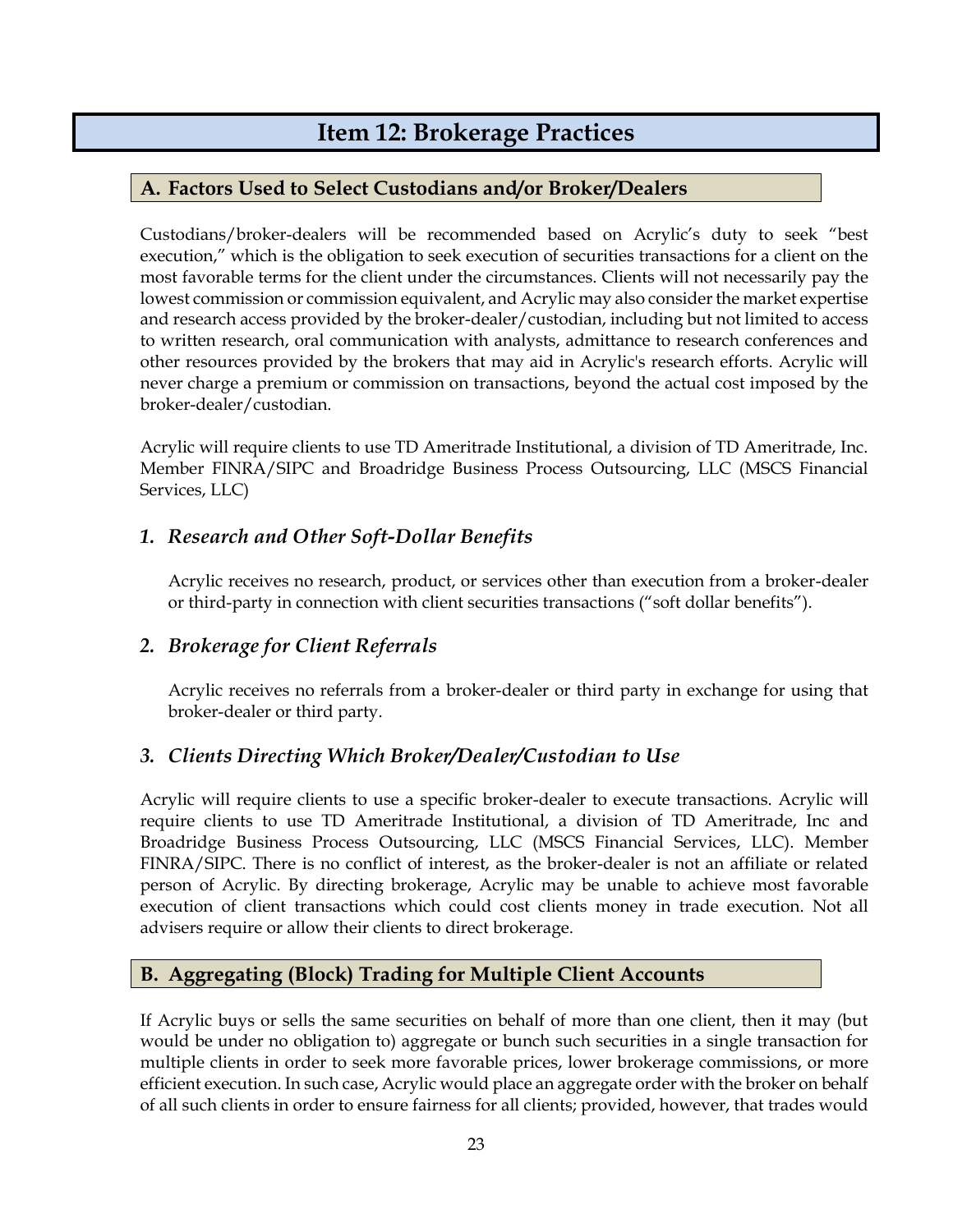be reviewed periodically to ensure that accounts are not systematically disadvantaged by this policy. Acrylic would determine the appropriate number of shares and select the appropriate brokers consistent with its duty to seek best execution, except for those accounts with specific brokerage direction (if any).

# **Item 13: Review of Accounts**

## <span id="page-23-1"></span><span id="page-23-0"></span>**A. Frequency and Nature of Periodic Reviews and Who Makes Those Reviews**

All client accounts for Acrylic's advisory services provided on an ongoing basis are reviewed at least Annually by each Investment advisor representative who is responsible for the client accounts, with regard to clients' respective investment policies and risk tolerance levels.

All financial planning accounts are reviewed upon financial plan creation and plan delivery by Charles Truhlar, Chief Compliance officer. Financial planning clients are provided a one-time financial plan concerning their financial situation. After the presentation of the plan, there are no further reports. Clients may request additional plans or reports for a fee.

# <span id="page-23-2"></span>**B. Factors That Will Trigger a Non-Periodic Review of Client Accounts**

Reviews may be triggered by material market, economic or political events, or by changes in client's financial situations (such as retirement, termination of employment, physical move, or inheritance).

With respect to financial plans, Acrylic's services will generally conclude upon delivery of the financial plan.

# <span id="page-23-3"></span>**C. Content and Frequency of Regular Reports Provided to Clients**

Each client of Acrylic's advisory services provided on an ongoing basis will receive a quarterly report detailing the client's account, including assets held, asset value, and calculation of fees. This written report will come from the custodian.

<span id="page-23-4"></span>Each financial planning client will receive the financial plan upon completion.

# **Item 14: Client Referrals and Other Compensation**

# <span id="page-23-5"></span>**A. Economic Benefits Provided by Third Parties for Advice Rendered to Clients (Includes Sales Awards or Other Prizes)**

Acrylic receives compensation via its arrangement with its underlying subadvisers.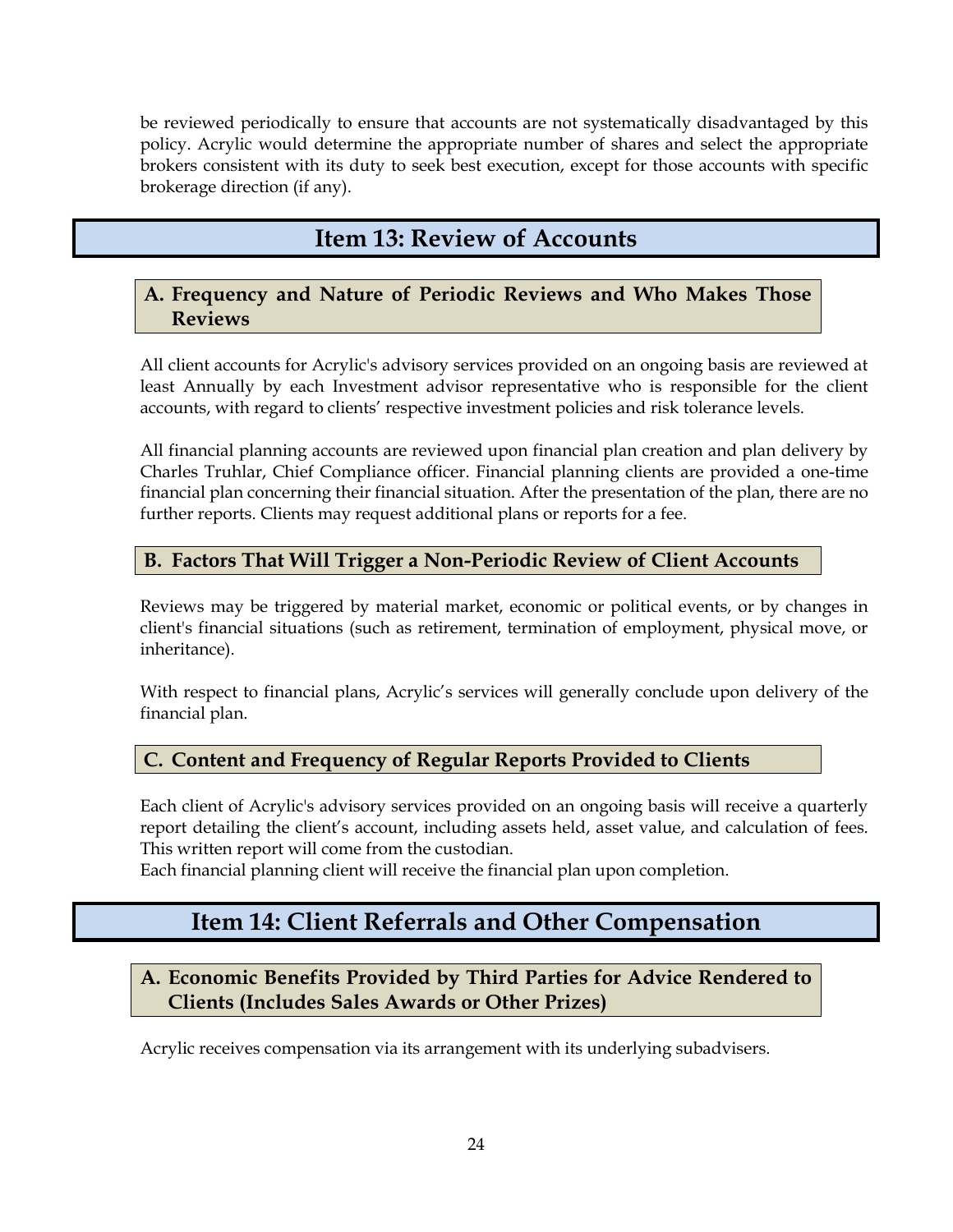## <span id="page-24-0"></span>**B. Compensation to Non – Advisory Personnel for Client Referrals**

Solicitor relationships will be fully disclosed to each Client to the extent required by applicable law. Acrylic will ensure each solicitor is exempt, notice filed, or properly registered in all appropriate jurisdictions. Solicitors will receive a referral fee ranging from .05% to .10%. This fee shall be due and payable within thirty (30) days after ADVISER received the client advisory fee and shall continue so long as the Solicitor remains eligible and qualified to receive such fees. In consideration for client referrals and other requested or required Solicitor activities, ADVISER shall pay a referral fee as full compensation for services provided hereunder. Such payment shall be made in accordance with any applicable federal or state laws, rules or regulations to which ADVISER and Solicitor are subject. These referral fees will be paid to Solicitor's broker/dealer or registered investment adviser firm.

Acrylic will ensure that the compensated person will be properly registered as a solicitor and follow CCR  $260.236(c)(2)$  requirements.

# **Item 15: Custody**

<span id="page-24-1"></span>When advisory fees are deducted directly from client accounts at client's custodian, Acrylic will be deemed to have custody of client's assets and must have written authorization from the client to do so. Clients will receive all account statements and billing invoices that are required in each jurisdiction from Acrylic and the custodian, and they should carefully review those statements for accuracy. Clients will be advised to compare the statements and/or invoices they receive from custodians to the ones that they receive from Acrylic.

# **Item 16: Investment Discretion**

<span id="page-24-2"></span>Acrylic provides discretionary and non-discretionary investment advisory services to clients. The advisory contract established with each client sets forth the discretionary authority for trading. Where investment discretion has been granted, Acrylic generally manages the client's account and makes investment decisions without consultation with the client as to when the securities are to be bought or sold for the account, the total amount of the securities to be bought/sold, what securities to buy or sell, or the price per share. In some instances, Acrylic's discretionary authority in making these determinations may be limited by conditions imposed by a client (in investment guidelines or objectives, or client instructions otherwise provided to Acrylic.

The firm will be able to place limitations on discretionary authority if their account is being managed by a third-party.

# **Item 17: Voting Client Securities (Proxy Voting)**

<span id="page-24-3"></span>Acrylic will not ask for, nor accept voting authority for client securities. Clients will receive proxies directly from the issuer of the security or the custodian. Clients should direct all proxy questions to the issuer of the security.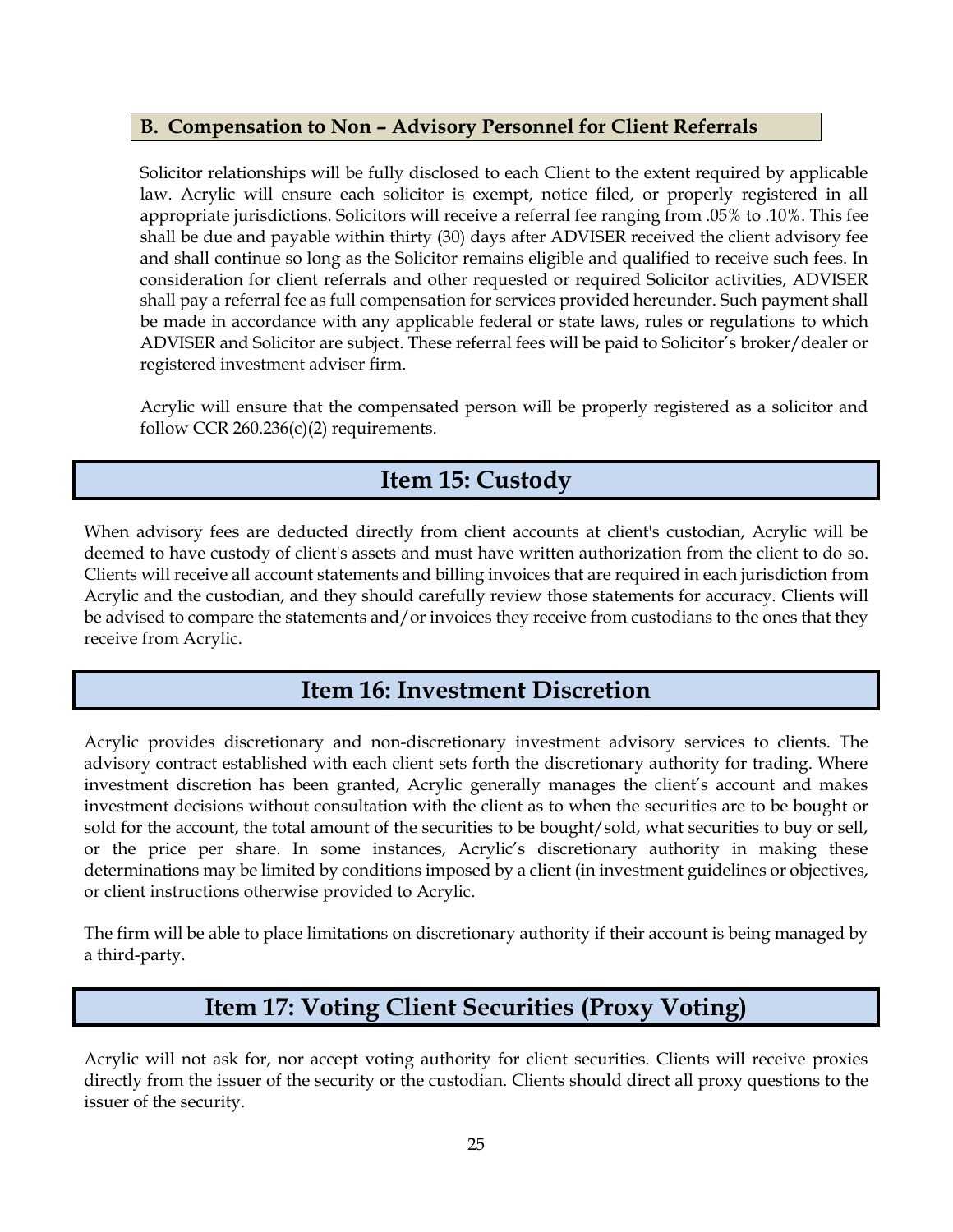# **Item 18: Financial Information**

# <span id="page-25-1"></span><span id="page-25-0"></span>**A. Balance Sheet**

Acrylic neither requires nor solicits prepayment of more than \$500 in fees per client, six months or more in advance, and therefore is not required to include a balance sheet with this brochure.

# <span id="page-25-2"></span>**B. Financial Conditions Reasonably Likely to Impair Ability to Meet Contractual Commitments to Clients**

Neither Acrylic nor its management has any financial condition that is likely to reasonably impair Acrylic's ability to meet contractual commitments to clients.

# <span id="page-25-3"></span>**C. Bankruptcy Petitions in Previous Ten Years**

<span id="page-25-4"></span>Acrylic has not been the subject of a bankruptcy petition in the last ten years.

# **Item 19: Requirements For State Registered Advisers**

# <span id="page-25-5"></span>**A. Principal Executive Officers and Management Persons; Their Formal Education and Business Background**

Acrylic currently has only one management person: Charles Anthony Truhlar. Education and business background can be found on the individual's Form ADV Part 2B brochure supplement.

# <span id="page-25-6"></span>**B. Other Businesses in Which This Advisory Firm or its Personnel are Engaged and Time Spent on Those (If Any)**

Other business activities for each relevant individual can be found on the Form ADV Part 2B brochure supplement for each such individual.

# <span id="page-25-7"></span>**C. Calculation of Performance-Based Fees and Degree of Risk to Clients**

Acrylic does not accept performance-based fees or other fees based on a share of capital gains on or capital appreciation of the assets of a client.

# <span id="page-25-8"></span>**D. Material Disciplinary Disclosures for Management Persons of this Firm**

There are no civil, self-regulatory organization, or arbitration proceedings to report under this section.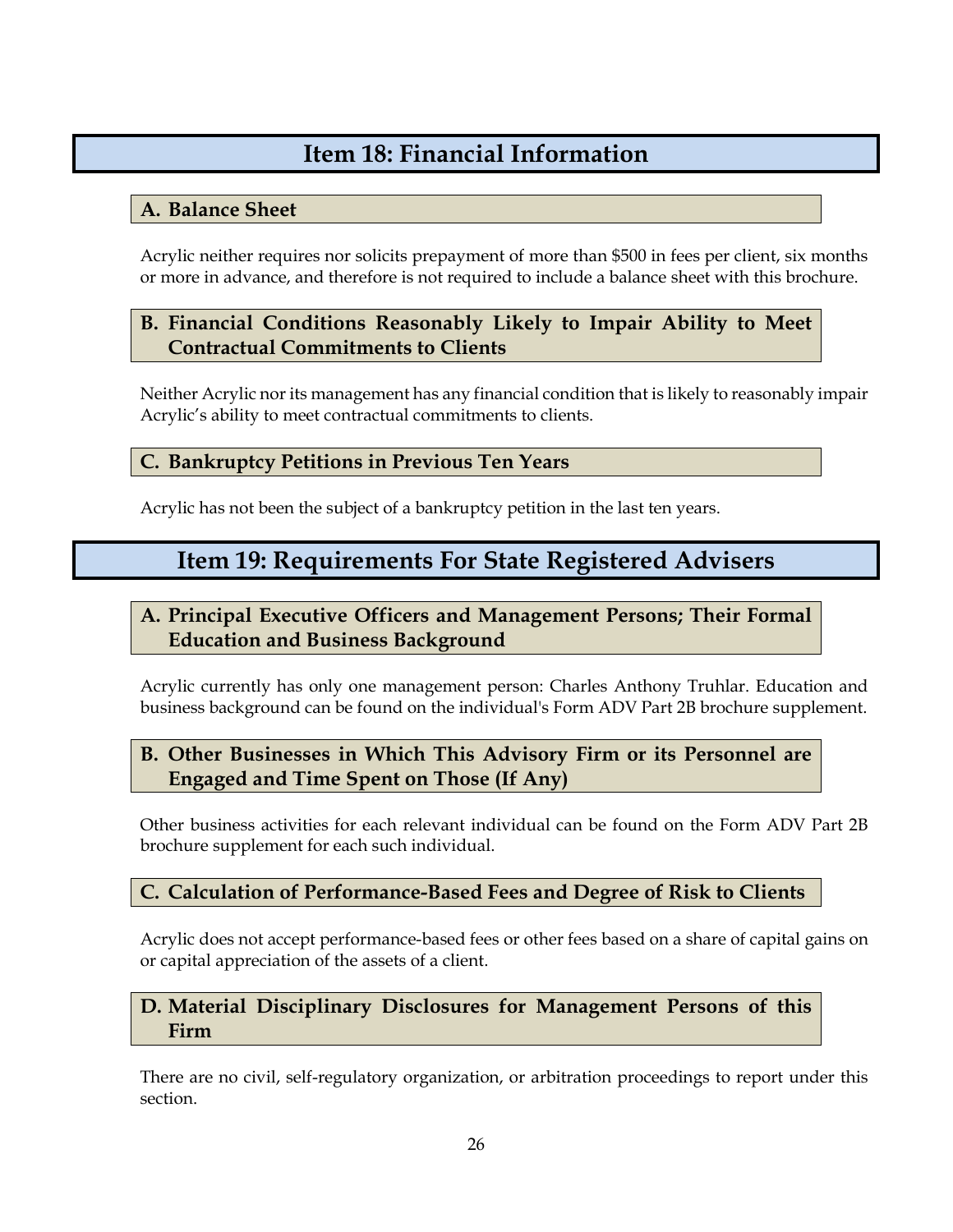# <span id="page-26-0"></span>**E. Material Relationships That Management Persons Have With Issuers of Securities (If Any)**

See Item 10.C and 11.B.